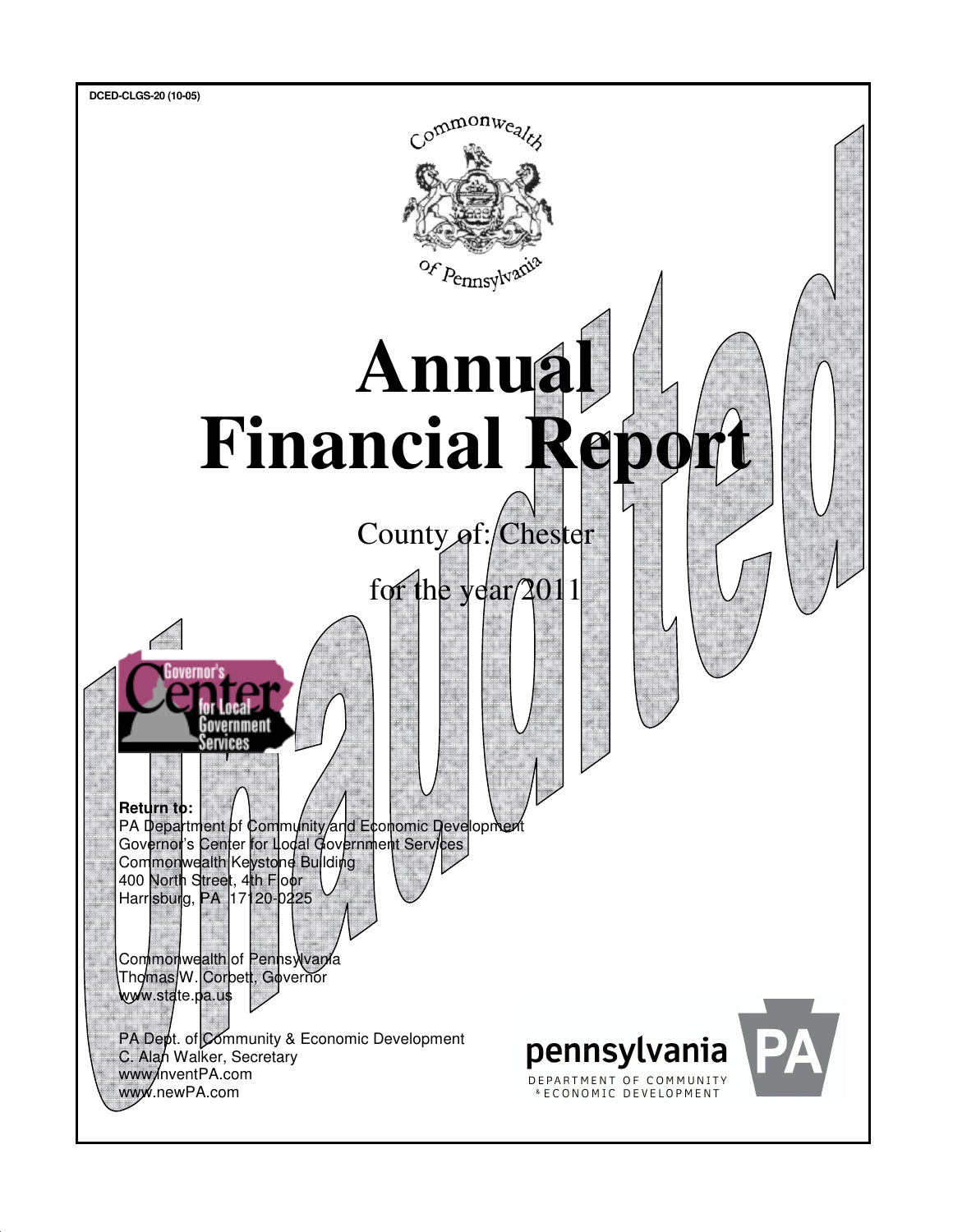Department of Community & Economic Development Governor's Center for Local Government Services Commonwealth Keystone Building 400 North Street, 4th Floor Harrisburg, PA 17120-0225 Ph: 888-223-6837 | fax: 717-783-1402

## 2011

# **&2817<**

## **ANNUAL FINANCIAL REPORT**

**15 COUNTY OF CHESTER**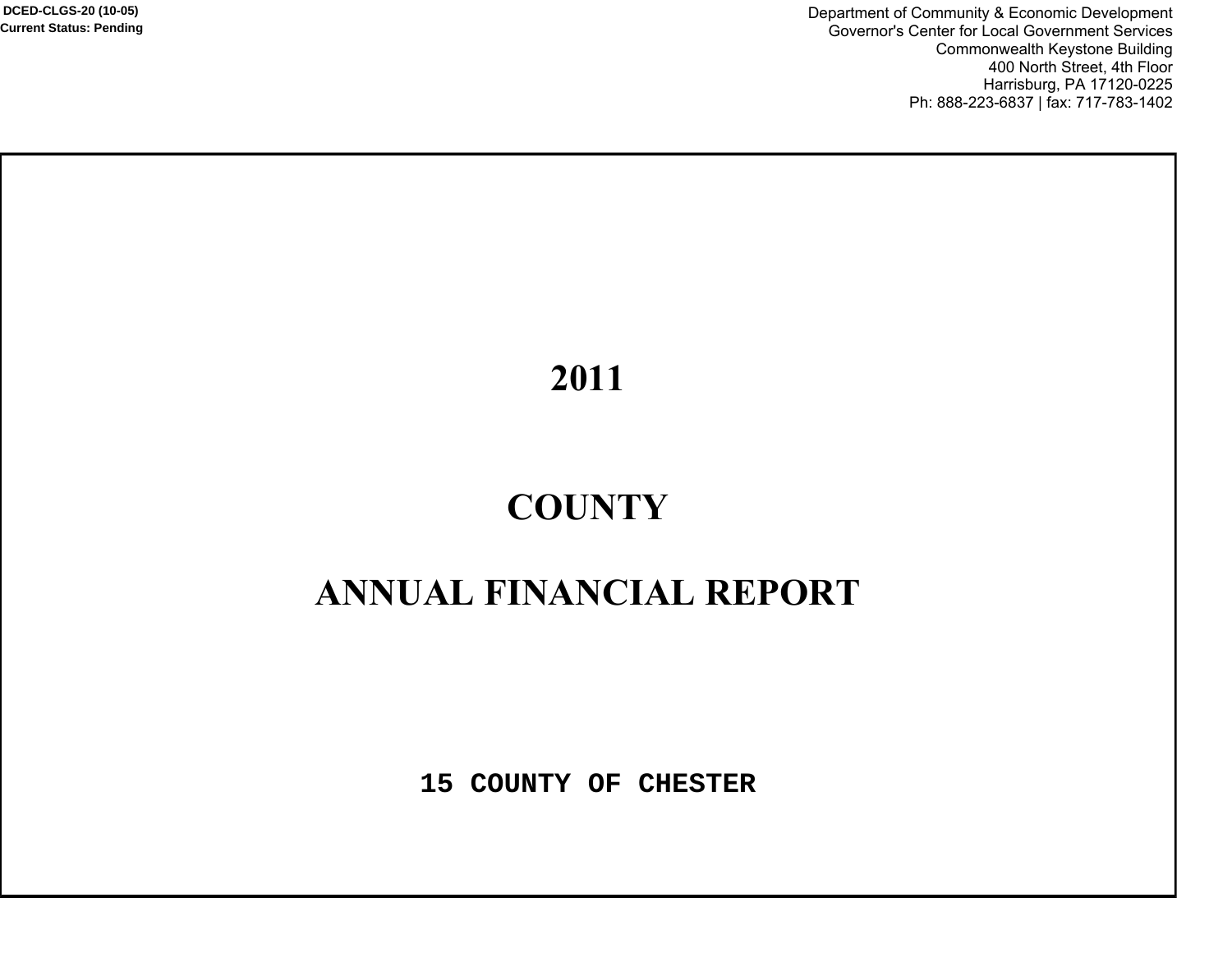#### **County of CHESTER GOVERNMENT-WIDE STATEMENT OF NET ASSETS**

**December 31, 2011**

|                                                   | <b>Governmental Activities</b> | <b>Business-Type Activities</b> | <b>Total</b> |
|---------------------------------------------------|--------------------------------|---------------------------------|--------------|
| <u>CURRENT ASSETS:</u>                            |                                |                                 |              |
| Cash and cash equivalents                         | 101,086,298                    | 25,998                          | 101,112,296  |
| Investments                                       |                                |                                 |              |
| Receivables (net of allowance for uncollectibles) | 10,417,442                     | 3,966,959                       | 14,384,401   |
| Due from other governments                        | 18,600,185                     |                                 | 18,600,185   |
| Due from other funds                              |                                |                                 |              |
| Internal balances                                 | 1,758,327                      | $-1,758,327$                    |              |
| Inventories                                       | 33,397                         | 90,075                          | 123,472      |
| Prepaids                                          | 4,239,712                      | 29,846                          | 4,269,558    |
| Deferred charges                                  | 170,125                        | 3,869                           | 173,994      |
| Restricted assets:                                |                                |                                 |              |
| Temporarily restricted:                           |                                |                                 |              |
| Cash and cash equivalents                         | 43,063,005                     | 293,940                         | 43,356,945   |
| Investments                                       | 1,225,056                      |                                 | 1,225,056    |
| Intergovernmental receivable                      |                                |                                 |              |
| Other: Due from authorities                       | 56,170                         |                                 | 56,170       |
| Other: Other assets                               | 2,465,821                      |                                 | 2,465,821    |
|                                                   |                                |                                 |              |
| <b>NON-CURRENT ASSETS:</b>                        |                                |                                 |              |
| Permanently restricted:                           |                                |                                 |              |
| Investments                                       |                                |                                 |              |
| Capital assets not being depreciated:             |                                |                                 |              |

| Saon and caon squivalonto                      | 10,000,000  | ----      | 10,000,010  |
|------------------------------------------------|-------------|-----------|-------------|
| Investments                                    | 1,225,056   |           | 1,225,056   |
| Intergovernmental receivable                   |             |           |             |
| Other: Due from authorities                    | 56,170      |           | 56,170      |
| Other: Other assets                            | 2,465,821   |           | 2,465,821   |
| Other: $\_\$                                   |             |           |             |
| <u> ION-CURRENT ASSETS:</u>                    |             |           |             |
| Permanently restricted:                        |             |           |             |
| Investments                                    |             |           |             |
| apital assets not being depreciated:           |             |           |             |
| Land                                           | 21,103,661  |           | 21,103,661  |
| Construction in progress                       | 8,522,860   |           | 8,522,860   |
| apital assets net of accumulated depreciation: |             |           |             |
| Buildings and system                           | 194,043,156 | 3,456,929 | 197,500,085 |
| Improvements other than buildings              | 8,302,721   | 36,829    | 8,339,550   |
| Machinery and equipment                        | 21,429,009  | 395,909   | 21,824,918  |
| Infrastructure                                 | 12,630,801  |           | 12,630,801  |
|                                                |             |           |             |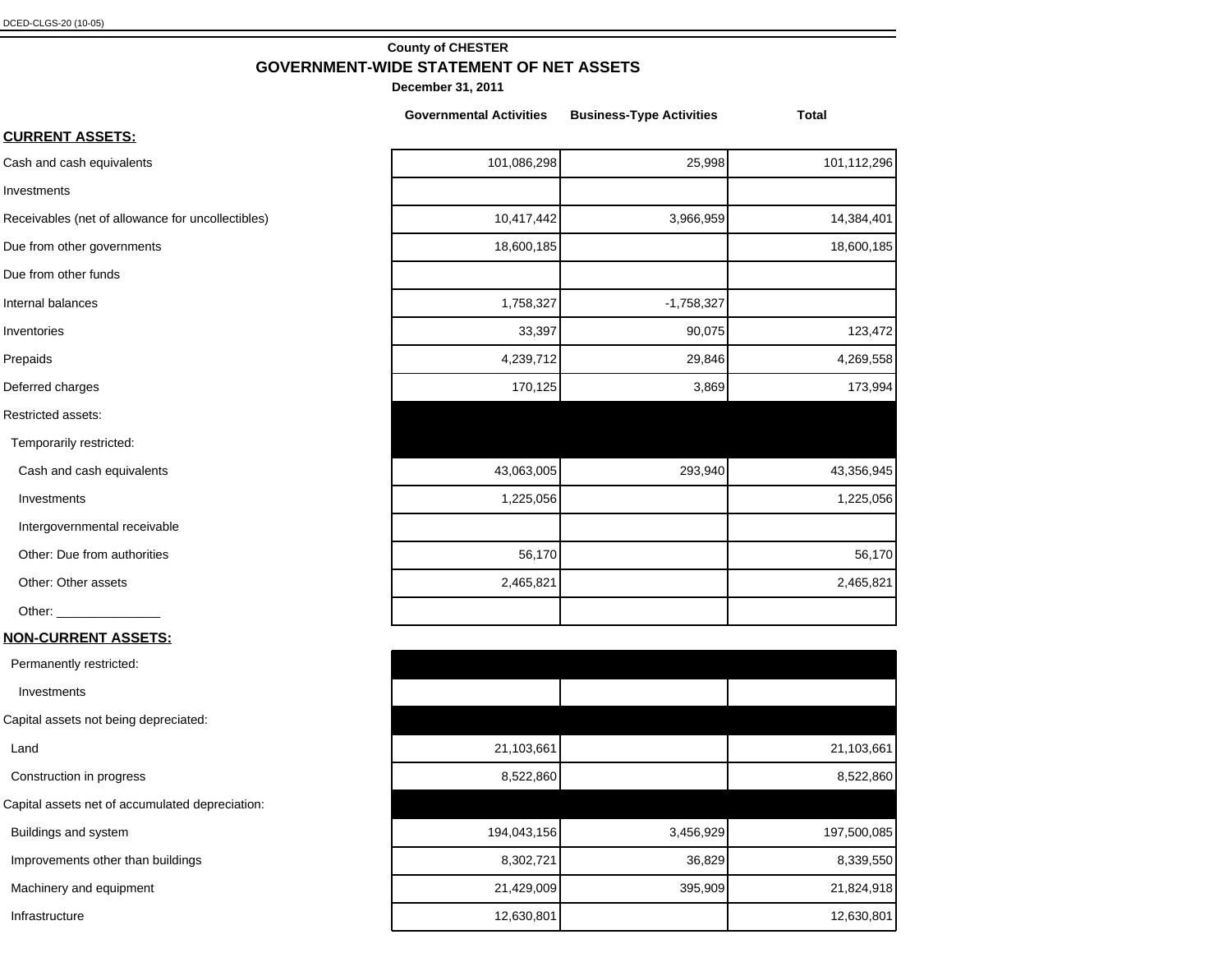## **County of CHESTER GOVERNMENT-WIDE STATEMENT OF NET ASSETS**

|                                                                                                                                                                                                                                | <b>Governmental Activities</b> | <b>Business-Type Activities</b> | <b>Total</b> |
|--------------------------------------------------------------------------------------------------------------------------------------------------------------------------------------------------------------------------------|--------------------------------|---------------------------------|--------------|
| <b>NON-CURRENT ASSETS:</b>                                                                                                                                                                                                     |                                |                                 |              |
| Other: Land Development Rights                                                                                                                                                                                                 | 79,762,775                     |                                 | 79,762,775   |
| Other: Machinery and equipment capital lease                                                                                                                                                                                   | 329,073                        |                                 | 329,073      |
| Other: __________________                                                                                                                                                                                                      |                                |                                 |              |
| <b>TOTAL ASSETS</b>                                                                                                                                                                                                            | 529,239,594                    | 6,542,027                       | 535,781,621  |
| <b>LIABILITIES:</b>                                                                                                                                                                                                            |                                |                                 |              |
| Accounts payable                                                                                                                                                                                                               | 19,769,830                     | 394,675                         | 20,164,505   |
| Due to other governments                                                                                                                                                                                                       | 401,755                        |                                 | 401,755      |
| Due to other funds                                                                                                                                                                                                             |                                |                                 |              |
| Deferred revenue                                                                                                                                                                                                               | 26,893,275                     |                                 | 26,893,275   |
| Funds held as fiduciary                                                                                                                                                                                                        |                                | 396,811                         | 396,811      |
| Other current liabilities                                                                                                                                                                                                      | 7,799,888                      | 433,818                         | 8,233,706    |
| Noncurrent liabilities:                                                                                                                                                                                                        |                                |                                 |              |
| Debt due within one year                                                                                                                                                                                                       | 9,759,280                      | 55,224                          | 9,814,504    |
| Debt due in more than one year                                                                                                                                                                                                 | 498,489,399                    | 566,277                         | 499,055,676  |
| Other non-current liabilities                                                                                                                                                                                                  | 7,735,225                      | 337,915                         | 8,073,140    |
| Other: Accrued salaries                                                                                                                                                                                                        | 3,867,107                      | 472,571                         | 4,339,678    |
| Other: Accrued interest payable                                                                                                                                                                                                | 7,760,503                      | 12,027                          | 7,772,530    |
| Other: Funds held in escrow                                                                                                                                                                                                    | 1,562,707                      |                                 | 1,562,707    |
| Other: ___________________                                                                                                                                                                                                     |                                |                                 |              |
| <b>TOTAL LIABILITIES:</b>                                                                                                                                                                                                      | 584,038,969                    | 2,669,318                       | 586,708,287  |
| <b>NET ASSETS:</b>                                                                                                                                                                                                             |                                |                                 |              |
| the contribution of the first product of the contribution of the first product of the first product of the contribution of the contribution of the contribution of the contribution of the contribution of the contribution of | انممنيه                        | 0.000100                        | 107.100      |

| Investment in capital assets, net of related debt | $-3,141,064$  | 3,268,166 | 127,102       |
|---------------------------------------------------|---------------|-----------|---------------|
| Restricted                                        | 4,311,859     |           | 4,311,859     |
| Unrestricted                                      | $-55,970,170$ | 604.543   | $-55,365,627$ |
| TOTAL NET ASSETS:                                 | -54,799,375   | 3.872.709 | $-50,926,666$ |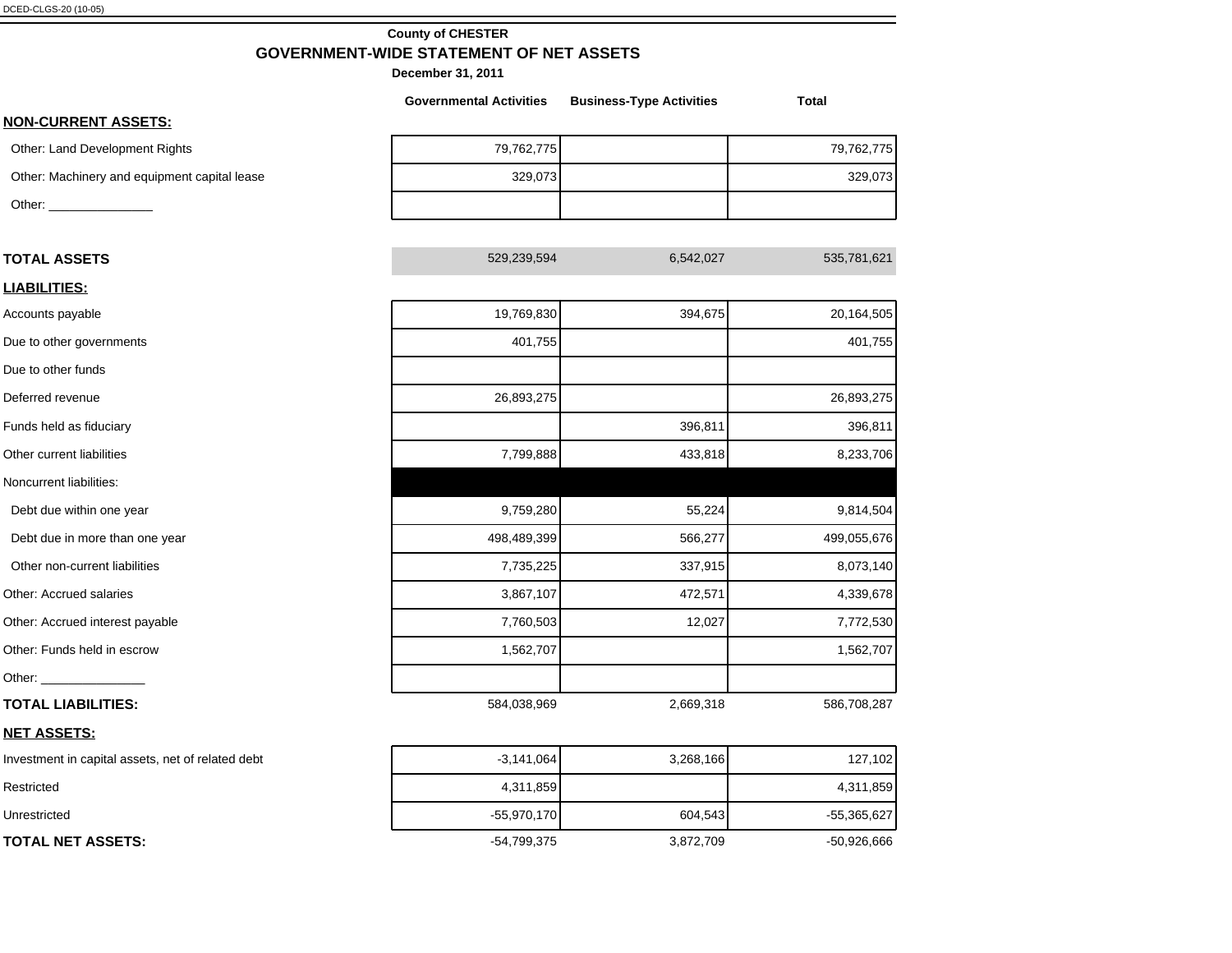## **County of CHESTER**

**GOVERNMENT-WIDE STATEMENT OF ACTIVITIES**

**Proprietary Funds**

|                                           | <b>Expenses</b> | <b>Charges for</b><br><b>Services</b> | Operating<br><b>Grants and</b><br><b>Contributions</b> | <b>Capital Grants</b><br>and<br><b>Contributions</b> | Governmental<br><b>Activities</b> | <b>Business-type</b><br><b>Activities</b> | <b>Total Fiduciary</b> |
|-------------------------------------------|-----------------|---------------------------------------|--------------------------------------------------------|------------------------------------------------------|-----------------------------------|-------------------------------------------|------------------------|
| <b>Governmental Activities:</b>           |                 |                                       |                                                        |                                                      |                                   |                                           |                        |
| General government - administrative       | 35,320,801      | 11,387,493                            | 1,244,800                                              | 413,426                                              | $-22,275,082$                     |                                           | $-22,275,082$          |
| General government - judicial             | 46,415,457      | 8,608,773                             | 5,761,772                                              |                                                      | $-32,044,912$                     |                                           | $-32,044,912$          |
| Public safety                             | 18,304,861      | 9,772,936                             | 583,933                                                |                                                      | $-7,947,992$                      |                                           | $-7,947,992$           |
| Highways and streets                      |                 |                                       |                                                        |                                                      |                                   |                                           | $\mathbf 0$            |
| Sanitation                                |                 |                                       |                                                        |                                                      |                                   |                                           | $\overline{0}$         |
| Health and welfare                        | 182,321,252     | 3,300,430                             | 166,850,452                                            |                                                      | $-12,170,370$                     |                                           | $-12,170,370$          |
| Culture - recreation                      | 13,724,587      | 380,022                               | 14,478                                                 | 1,346,225                                            | $-11,983,862$                     |                                           | $-11,983,862$          |
| Conservation                              | 11,979,024      | 1,039,972                             | 304,943                                                |                                                      | $-10,634,109$                     |                                           | $-10,634,109$          |
| Community/urban redevelopment and housing |                 |                                       |                                                        |                                                      |                                   |                                           | 0                      |
| Economic development & assistance         |                 |                                       |                                                        |                                                      |                                   |                                           | 0                      |
| Economic opportunity                      |                 |                                       |                                                        |                                                      |                                   |                                           | 0                      |
| Interest on long term debt                | 20,182,355      |                                       |                                                        |                                                      | $-20,182,355$                     |                                           | $-20, 182, 355$        |
| Unallocated depreciation                  |                 |                                       |                                                        |                                                      |                                   |                                           | $\Omega$               |
| <b>Other: Corrections</b>                 | 41,218,759      | 4,001,307                             | 1,991,671                                              |                                                      | $-35,225,781$                     |                                           | $-35,225,781$          |
| Other: Public Works(Bridges)              | 1,594,963       | 540                                   | 861,327                                                | 1,418,668                                            | 685,572                           |                                           | 685,572                |
| Other: _________________                  |                 |                                       |                                                        |                                                      |                                   |                                           | $\Omega$               |
| TOTAL GOVERNMENTAL ACTIVITIES             | 371,062,059     | 38,491,473                            | 177,613,376                                            | 3,178,319                                            | $-151,778,891$                    |                                           | $-151,778,891$         |
| <b>Major Business Type Activities:</b>    |                 |                                       |                                                        |                                                      |                                   |                                           |                        |
| <b>Business 1</b>                         | 25,278,484      | 24,176,438                            |                                                        | 186,416                                              |                                   | $-915,630$                                | $-915,630$             |
| <b>Business 2</b>                         |                 |                                       |                                                        |                                                      |                                   | $\overline{0}$                            | 0                      |
| <b>Business 3</b>                         |                 |                                       |                                                        |                                                      |                                   |                                           | 0                      |
| Business 4                                |                 |                                       |                                                        |                                                      |                                   |                                           | 0                      |
| <b>Business 5</b>                         |                 |                                       |                                                        |                                                      |                                   |                                           | 0                      |
| Other business Type                       |                 |                                       |                                                        |                                                      |                                   |                                           | 0                      |
| TOTAL BUSINESS-TYPE ACTIVITIES            | 25,278,485      | 24,176,439                            |                                                        | 186,416                                              |                                   | $-915,630$                                | $-915,630$             |

|--|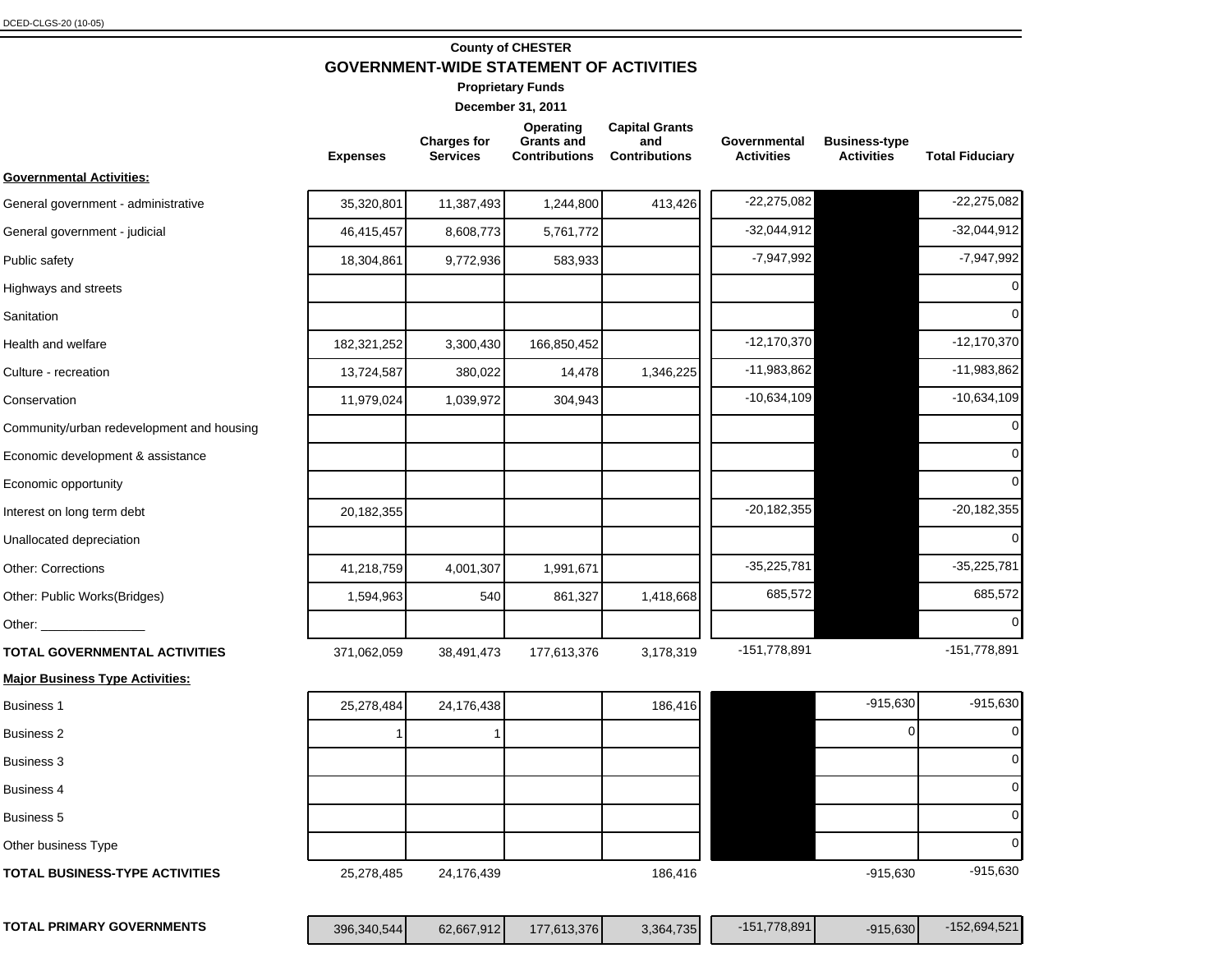#### **County of CHESTER**

## **BALANCE SHEET - GOVERNMENT FUNDS**

(Including the Reconciliation of Total Governmental Fund Balance to Net Assets of Governmental Units)

| December 31, 2011                                 |            |                                                   |               |                                  |              |                     |                                       |                                            |
|---------------------------------------------------|------------|---------------------------------------------------|---------------|----------------------------------|--------------|---------------------|---------------------------------------|--------------------------------------------|
|                                                   | General    | Managed<br><b>Behavioral</b><br><b>Healthcare</b> | <b>MH/IDD</b> | Children and Improvemen<br>Youth | Capital<br>t | <b>Debt Service</b> | Other<br>Governmental<br><b>Funds</b> | <b>Total</b><br>Government<br><b>Funds</b> |
| <b>ASSETS:</b>                                    |            |                                                   |               |                                  |              |                     |                                       |                                            |
| Cash and cash equivalents                         | 32,474,298 | 1,408,009                                         | 12,744,499    | 16,095                           | 105,948      | 21,336,381          | 20,917,615                            | 89,002,845                                 |
| Investments                                       |            |                                                   |               |                                  |              |                     |                                       |                                            |
| Receivables (net of allowance for uncollectibles) | 7,324,077  | 345,108                                           | 2,522         | 32,888                           | 418,289      | 1,151,627           | 1,078,133                             | 10,352,644                                 |
| Due from other governments                        | 2,376,522  |                                                   | 543,084       | 9,847,568                        | 19,028       |                     | 5,813,982                             | 18,600,184                                 |
| Due from other funds                              | 10,820,896 |                                                   |               |                                  |              |                     |                                       | 10,820,896                                 |
| Inventories                                       | 33,397     |                                                   |               |                                  |              |                     |                                       | 33,397                                     |
| Prepaids                                          | 861,564    |                                                   |               | 1,011                            |              |                     | 51,344                                | 913,919                                    |
| Deferred charges                                  |            |                                                   |               |                                  |              |                     |                                       |                                            |
| Restricted assets:                                |            |                                                   |               |                                  |              |                     |                                       |                                            |
| Temporarily restricted:                           |            |                                                   |               |                                  |              |                     |                                       |                                            |
| Cash and cash equivalents                         | 586,187    | 13,459,111                                        |               |                                  | 19,354,586   |                     | 9,663,122                             | 43,063,006                                 |
| Investments                                       | 1,225,056  |                                                   |               |                                  |              |                     |                                       | 1,225,056                                  |
| Intergovernmental receivable                      |            |                                                   |               |                                  |              |                     |                                       |                                            |
| Permanently restricted:                           |            |                                                   |               |                                  |              |                     |                                       |                                            |
| Investments                                       |            |                                                   |               |                                  |              |                     |                                       |                                            |
| Other: Other assets                               | 7,372      |                                                   |               |                                  |              |                     | 1,743                                 | 9,115                                      |
| Other: Due from authorities                       | 56,170     |                                                   |               |                                  |              |                     |                                       | 56,170                                     |
| Other: _________________                          |            |                                                   |               |                                  |              |                     |                                       |                                            |
| Cash and Investments                              |            |                                                   |               |                                  |              |                     |                                       |                                            |
| Tax Receivable                                    |            |                                                   |               |                                  |              |                     |                                       |                                            |
| Accounts Receivable (excluding taxes)             |            |                                                   |               |                                  |              |                     |                                       |                                            |
| Due From Other Funds                              |            |                                                   |               |                                  |              |                     |                                       |                                            |
| <b>Other Current Assets</b>                       |            |                                                   |               |                                  |              |                     |                                       |                                            |
| <b>Fixed Assets</b>                               |            |                                                   |               |                                  |              |                     |                                       |                                            |
| <b>Other Debits</b>                               |            |                                                   |               |                                  |              |                     |                                       |                                            |
| <b>TOTAL ASSETS</b>                               | 55,765,539 | 15,212,228                                        | 13,290,105    | 9,897,562                        | 19,897,851   | 22,488,008          | 37,525,939                            | 174,077,232                                |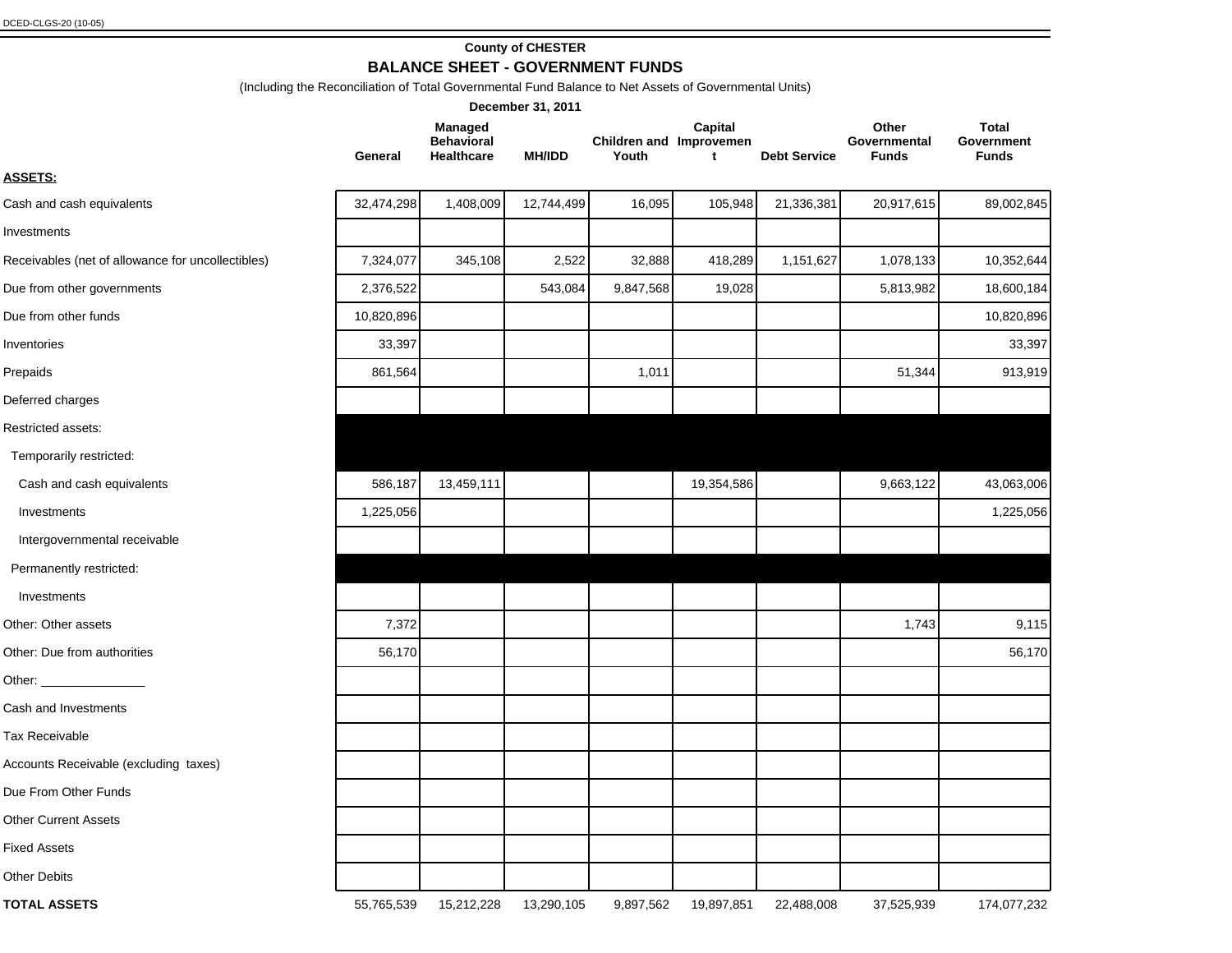## **County of CHESTER BALANCE SHEET - GOVERNMENT FUNDS**

(Including the Reconciliation of Total Governmental Fund Balance to Net Assets of Governmental Units)

|                                                                                                                                     |            |                                                   | December 31, 2011 |                                  |              |                     |                                       |                                     |
|-------------------------------------------------------------------------------------------------------------------------------------|------------|---------------------------------------------------|-------------------|----------------------------------|--------------|---------------------|---------------------------------------|-------------------------------------|
|                                                                                                                                     | General    | Managed<br><b>Behavioral</b><br><b>Healthcare</b> | <b>MH/IDD</b>     | Children and Improvemen<br>Youth | Capital<br>t | <b>Debt Service</b> | Other<br>Governmental<br><b>Funds</b> | Total<br>Government<br><b>Funds</b> |
| <u>LIABILITIES:</u>                                                                                                                 |            |                                                   |                   |                                  |              |                     |                                       |                                     |
| Accounts payable                                                                                                                    | 2,261,291  | 1,249,024                                         | 4,278,895         | 2,417,275                        | 1,013,687    | 5,500               | 7,833,680                             | 19,059,352                          |
| Due to other governments                                                                                                            |            |                                                   |                   |                                  |              |                     | 368,703                               | 368,703                             |
| Due to other funds                                                                                                                  |            | 126,004                                           |                   | 6,872,882                        |              |                     | 1,013,188                             | 8,012,074                           |
| Deferred revenue                                                                                                                    | 5,222,679  | 13,817,774                                        | 8,834,050         | 282,089                          | 500          | 913,024             | 3,270,788                             | 32,340,904                          |
| Funds held as fiduciary                                                                                                             | 261,346    |                                                   |                   |                                  |              |                     | 16,215                                | 277,561                             |
| Other: Accrued liabilities                                                                                                          | 2,544,412  | 19,426                                            | 177,160           | 325,316                          |              |                     | 782,709                               | 3,849,023                           |
| Other: Other liabilities                                                                                                            | 2,233,537  |                                                   |                   |                                  |              |                     |                                       | 2,233,537                           |
| Other: ________________                                                                                                             |            |                                                   |                   |                                  |              |                     |                                       |                                     |
| Payroll Taxes and Other Payroll Withholdings                                                                                        |            |                                                   |                   |                                  |              |                     |                                       |                                     |
| All Other Current Liabilities                                                                                                       |            |                                                   |                   |                                  |              |                     |                                       |                                     |
| Due To Other Funds                                                                                                                  |            |                                                   |                   |                                  |              |                     |                                       |                                     |
| Long-Term-Liabilities                                                                                                               |            |                                                   |                   |                                  |              |                     |                                       |                                     |
| Current Portion of Long-Term Debt and Other Credits                                                                                 |            |                                                   |                   |                                  |              |                     |                                       |                                     |
| TOTAL LIABILITIES                                                                                                                   | 12,523,265 | 15,212,228                                        | 13,290,105        | 9,897,562                        | 1,014,187    | 918,524             | 13,285,283                            | 66,141,154                          |
| <b>FUND BALANCE:</b>                                                                                                                |            |                                                   |                   |                                  |              |                     |                                       |                                     |
| Fund Balance, reserved                                                                                                              | 16,294,961 |                                                   |                   |                                  | 18,883,664   | 21,569,484          | 24,240,656                            | 80,988,765                          |
| Fund Balance, unreserved                                                                                                            | 26,947,313 |                                                   |                   |                                  |              |                     |                                       | 26,947,313                          |
| <b>Contributed Capital</b>                                                                                                          |            |                                                   |                   |                                  |              |                     |                                       |                                     |
| <b>Investment in General Fixed Assets</b>                                                                                           |            |                                                   |                   |                                  |              |                     |                                       |                                     |
| Fund Balance / Retained Earnings on 12/31                                                                                           |            |                                                   |                   |                                  |              |                     |                                       |                                     |
| Other Equity                                                                                                                        |            |                                                   |                   |                                  |              |                     |                                       |                                     |
| <b>TOTAL FUND BALANCE</b>                                                                                                           | 43,242,274 |                                                   |                   |                                  | 18,883,664   | 21,569,484          | 24,240,656                            | 107,936,078                         |
| TOTAL LIABILITIES AND FUND BALANCE                                                                                                  | 55,765,539 | 15,212,228                                        | 13,290,105        | 9,897,562                        | 19,897,851   | 22,488,008          | 37,525,939                            | 174,077,232                         |
| Amounts reported for governmental activities in the statement of net assets are different because:                                  |            |                                                   |                   |                                  |              |                     |                                       |                                     |
| Internal service funds are used by management to charge certain costs to county departments and employees                           |            |                                                   |                   |                                  |              |                     |                                       |                                     |
| The net assets and liabilities of the internal service funds are included in governmental activities in the statement of net assets |            |                                                   |                   |                                  |              |                     |                                       | 6,990,418                           |
| Long-term liabilities, are not due and payable in the current period and therefore are not reported as a fund liability             |            |                                                   |                   |                                  |              |                     |                                       | $-526,028,842$                      |
|                                                                                                                                     |            |                                                   |                   |                                  |              |                     |                                       |                                     |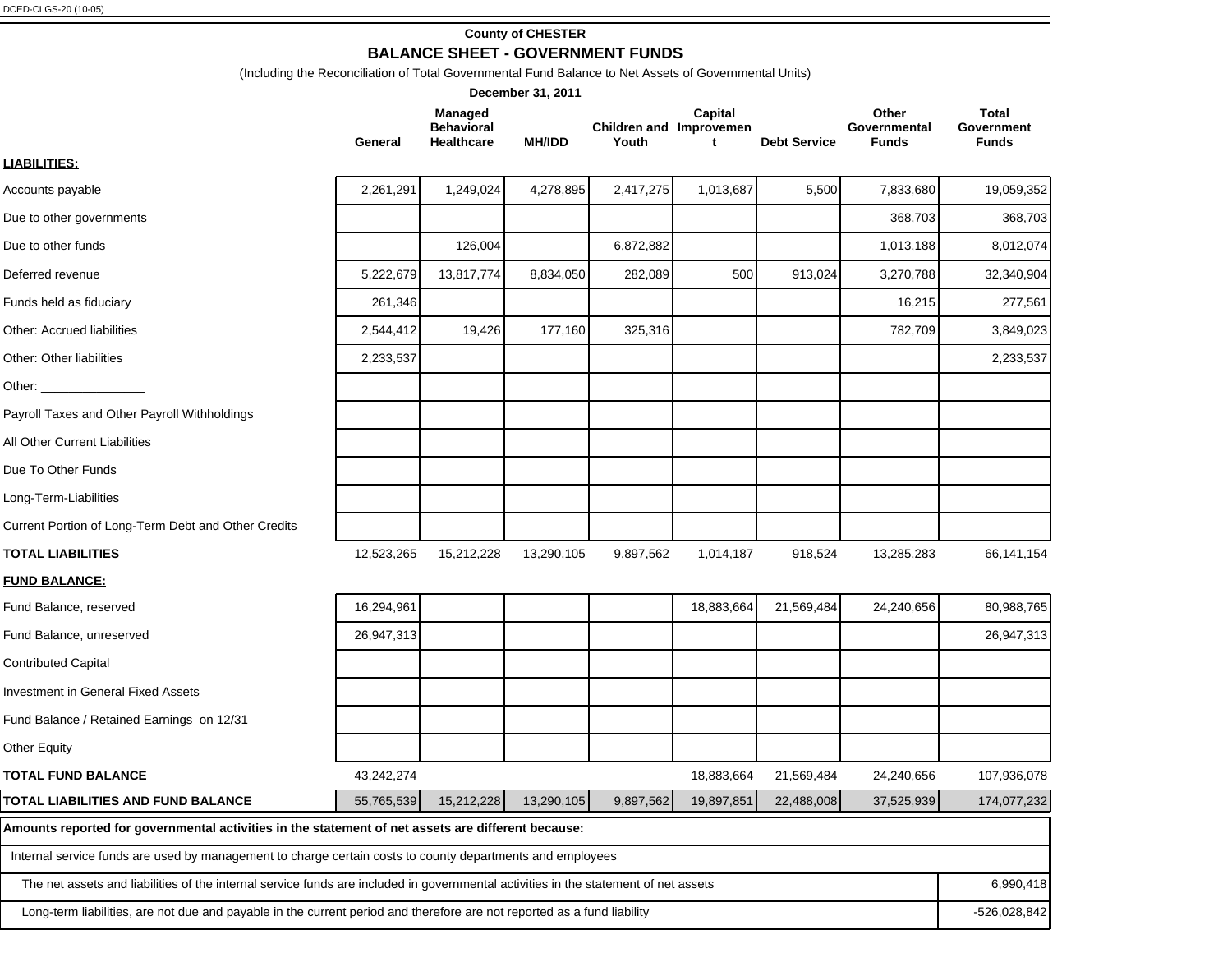| NET ASSETS OF GOVERNMENTAL ACTIVITIES                                                                                                                              | -54,799,375  |
|--------------------------------------------------------------------------------------------------------------------------------------------------------------------|--------------|
| Other:                                                                                                                                                             |              |
| Capital assets used in government activities are not financial resources and, therefore, are not reported in the funds                                             | 345,794,9831 |
| The difference in net assets between full accrual accounting and modified accrual accounting due to differing revenue recognition criteria between the two methods | 10,507,988   |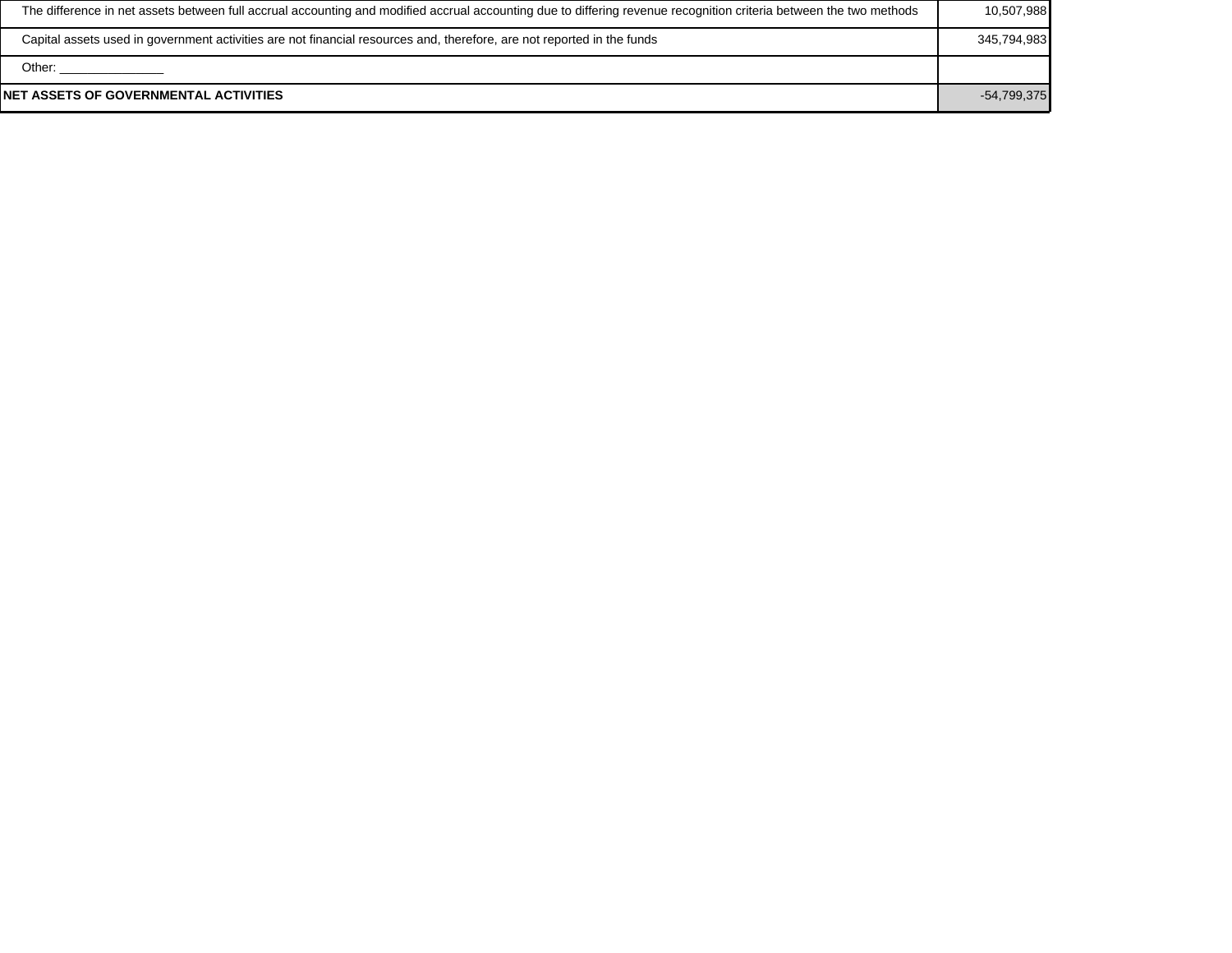#### **County of CHESTER**

### **STATEMENT OF REVENUES, EXPENDITURES AND CHANGES IN FUND BALANCES**

#### **GOVERNMENTAL FUNDS**

|                                     | General     | Managed<br><b>Behavioral</b><br>Healthcare | <b>MH/IDD</b> | <b>Children and</b><br>Youth | Capital<br>Improvement | <b>Debt Service</b> | Other<br>Governmental<br><b>Funds</b> | <b>Total</b><br>Government<br><b>Funds</b> |
|-------------------------------------|-------------|--------------------------------------------|---------------|------------------------------|------------------------|---------------------|---------------------------------------|--------------------------------------------|
| <b>REVENUES:</b>                    |             |                                            |               |                              |                        |                     |                                       |                                            |
| <u>Taxes</u>                        |             |                                            |               |                              |                        |                     |                                       |                                            |
| Real estate                         | 99,467,222  |                                            |               |                              |                        | 32,194,017          | 12,583,524                            | 144,244,763                                |
| Per capita                          |             |                                            |               |                              |                        |                     |                                       |                                            |
| Occupation                          |             |                                            |               |                              |                        |                     |                                       |                                            |
| Hotel room rental                   |             |                                            |               |                              |                        |                     | 1                                     | 1                                          |
| Sales                               |             |                                            |               |                              |                        |                     |                                       |                                            |
| Other: Personal property tax        | 36,939      |                                            |               |                              |                        |                     |                                       | 36,939                                     |
| Other: _                            |             |                                            |               |                              |                        |                     |                                       |                                            |
| <b>TOTAL TAXES</b>                  | 99,504,161  |                                            |               |                              |                        | 32,194,017          | 12,583,525                            | 144,281,703                                |
| <b>Intergovernmental Revenues</b>   |             |                                            |               |                              |                        |                     |                                       |                                            |
| Federal                             | 4,535,344   |                                            | 5,212,669     | 4,210,819                    |                        |                     | 29,561,339                            | 43,520,171                                 |
| State                               | 7,599,725   | 65,105,332                                 | 23,793,650    | 17,950,229                   |                        |                     | 21,030,380                            | 135,479,316                                |
| Local government units              | 299,816     | 139,242                                    |               |                              |                        |                     | 23,794                                | 462,852                                    |
| Combination                         |             |                                            |               |                              |                        |                     |                                       |                                            |
| TOTAL INTERGOVERNMENTAL REVENUES    | 12,434,885  | 65,244,574                                 | 29,006,319    | 22,161,048                   |                        |                     | 50,615,513                            | 179,462,339                                |
| <b>Charges for Service</b>          | 19,647,174  |                                            |               | 578,437                      |                        |                     | 10,838,704                            | 31,064,315                                 |
|                                     | 19,647,174  |                                            |               | 578,437                      |                        |                     | 10,838,704                            | 31,064,315                                 |
| <b>Miscellaneous Revenues</b>       |             |                                            |               |                              |                        |                     |                                       |                                            |
| Interest earnings                   | 427,741     |                                            | 49,713        | 122                          | 82,246                 | 162,430             | 117,307                               | 839,559                                    |
| Rents                               | 114,741     |                                            |               |                              |                        |                     | 370,150                               | 484,891                                    |
| Private contributions and donations |             |                                            |               |                              |                        |                     |                                       |                                            |
| Other: Miscellaneous                | 3,158,539   |                                            | 35,935        | 32,053                       | 370,367                | 2,142,472           | 573,182                               | 6,312,548                                  |
| Other: ________________             |             |                                            |               |                              |                        |                     |                                       |                                            |
| <b>TOTAL MISCELLANEOUS REVENUES</b> | 3,701,021   |                                            | 85,648        | 32,175                       | 452,613                | 2,304,902           | 1,060,639                             | 7,636,998                                  |
| <b>TOTAL REVENUES</b>               | 135,287,241 | 65,244,574                                 | 29,091,967    | 22,771,660                   | 452,613                | 34,498,919          | 75,098,381                            | 362,445,355                                |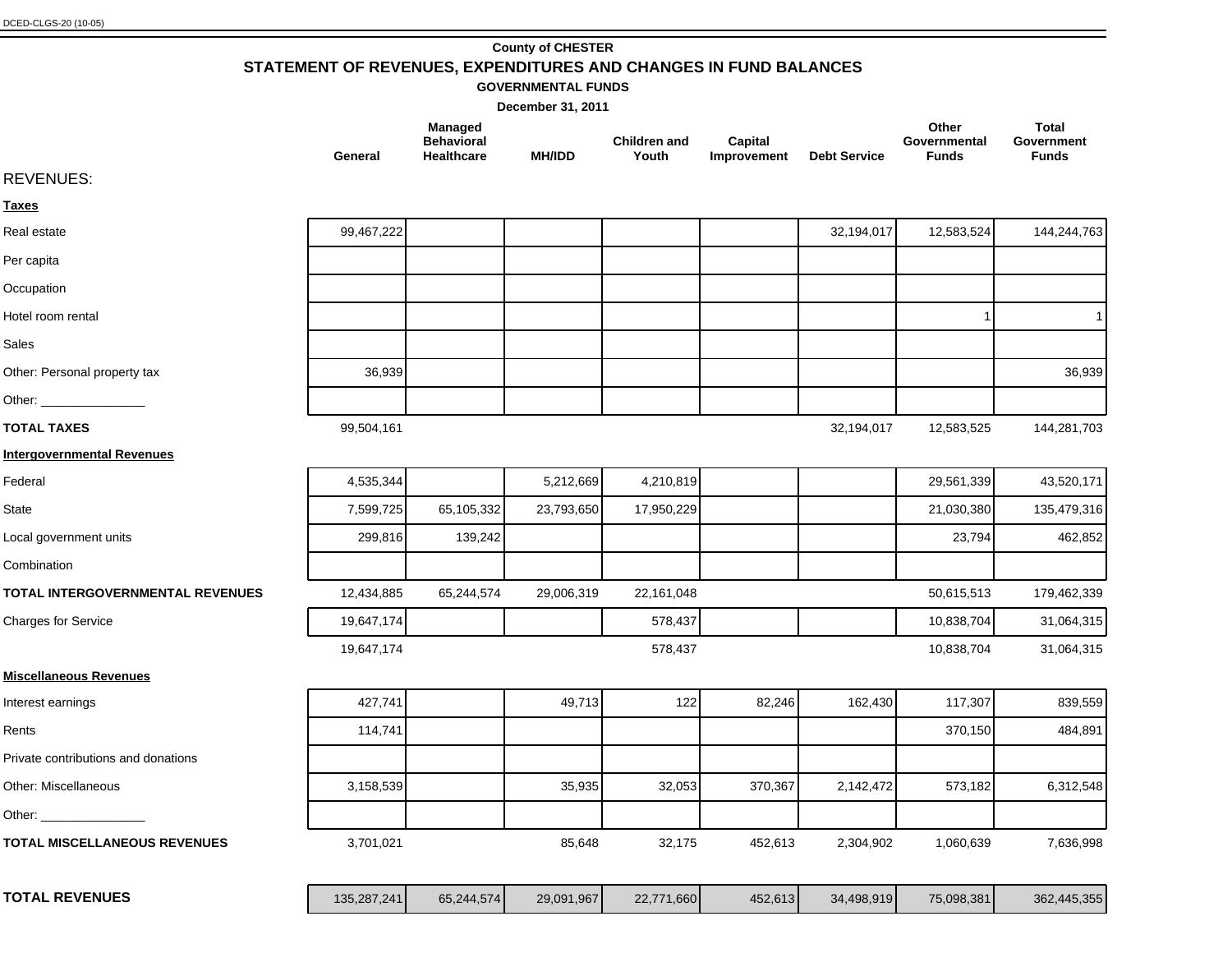## **County of CHESTER STATEMENT OF REVENUES, EXPENDITURES AND CHANGES IN FUND BALANCES**

**GOVERNMENTAL FUNDS**

**December 31, 2011**

|         | <b>Managed</b>    |               |                     |             |                     | Other               | Total        |
|---------|-------------------|---------------|---------------------|-------------|---------------------|---------------------|--------------|
|         | <b>Behavioral</b> |               | <b>Children and</b> | Capital     |                     | <b>Governmental</b> | Government   |
| General | <b>Healthcare</b> | <b>MH/IDD</b> | Youth<br>.          | Improvement | <b>Debt Service</b> | Funds               | <b>Funds</b> |

## EXPENDITURES:

| General government - administrative       | 26,096,034    |            |            |            |            | 24,161        | 541,291     | 26,661,486    |
|-------------------------------------------|---------------|------------|------------|------------|------------|---------------|-------------|---------------|
| General government - judicial             | 37,232,808    |            |            |            |            |               | 6,218,269   | 43,451,077    |
| Public safety                             | 3,072,953     |            |            |            | 387,259    |               | 14,260,077  | 17,720,289    |
| Highways and streets                      |               |            |            |            |            |               |             |               |
| Sanitation                                |               |            |            |            |            |               |             |               |
| Health and welfare                        | 10,282,299    | 64,872,552 | 30,346,931 | 29,789,871 | 9,232      |               | 46,574,767  | 181,875,652   |
| Culture - recreation                      |               |            |            |            |            |               | 13,098,127  | 13,098,127    |
| Conservation                              | 5,166,731     |            |            |            |            |               | 6,602,684   | 11,769,415    |
| Community/urban redevelopment and housing |               |            |            |            |            |               |             |               |
| Economic development and assistance       |               |            |            |            |            |               |             |               |
| Economic opportunity                      |               |            |            |            |            |               |             |               |
| Debt Service                              |               |            |            |            |            | 30,669,776    |             | 30,669,776    |
| Capital Outlay                            | 19,699        |            |            |            | 1,841,152  |               | 13,635,806  | 15,496,657    |
| Other: Corrections                        | 38,929,756    |            |            |            |            |               |             | 38,929,756    |
| Other: Public works                       |               |            |            |            |            |               | 1,122,033   | 1,122,033     |
| Other: _______________                    |               |            |            |            |            |               |             |               |
| <b>TOTAL EXPENDITURES</b>                 | 120,800,280   | 64,872,552 | 30,346,931 | 29,789,871 | 2,237,643  | 30,693,937    | 102,053,054 | 380,794,268   |
| <b>OTHER FINANCING SOURCES/(USES):</b>    |               |            |            |            |            |               |             |               |
| <b>Interfund Operating Transfers</b>      | $-21,310,672$ | $-372,022$ | 1,254,964  | 7,018,211  | $-1,797$   | $-2,665,357$  | 14,855,926  | $-1,220,747$  |
| Sale of capital assets                    | 4,240,365     |            |            |            |            |               |             | 4,240,365     |
| Proceeds from long-term debt              |               |            |            |            | 15,000,000 | 30,460,000    |             | 45,460,000    |
| Refund of bonds                           |               |            |            |            |            | $-10,730,000$ |             | $-10,730,000$ |
| Other: Premium on note and bond issue     |               |            |            |            |            | 5,805,572     |             | 5,805,572     |
| Other: Refund of notes                    |               |            |            |            |            | $-25,126,000$ |             | $-25,126,000$ |
| Other: Transfer to component unit         |               |            |            |            |            |               | $-230,400$  | $-230,400$    |
|                                           |               |            |            |            |            |               |             |               |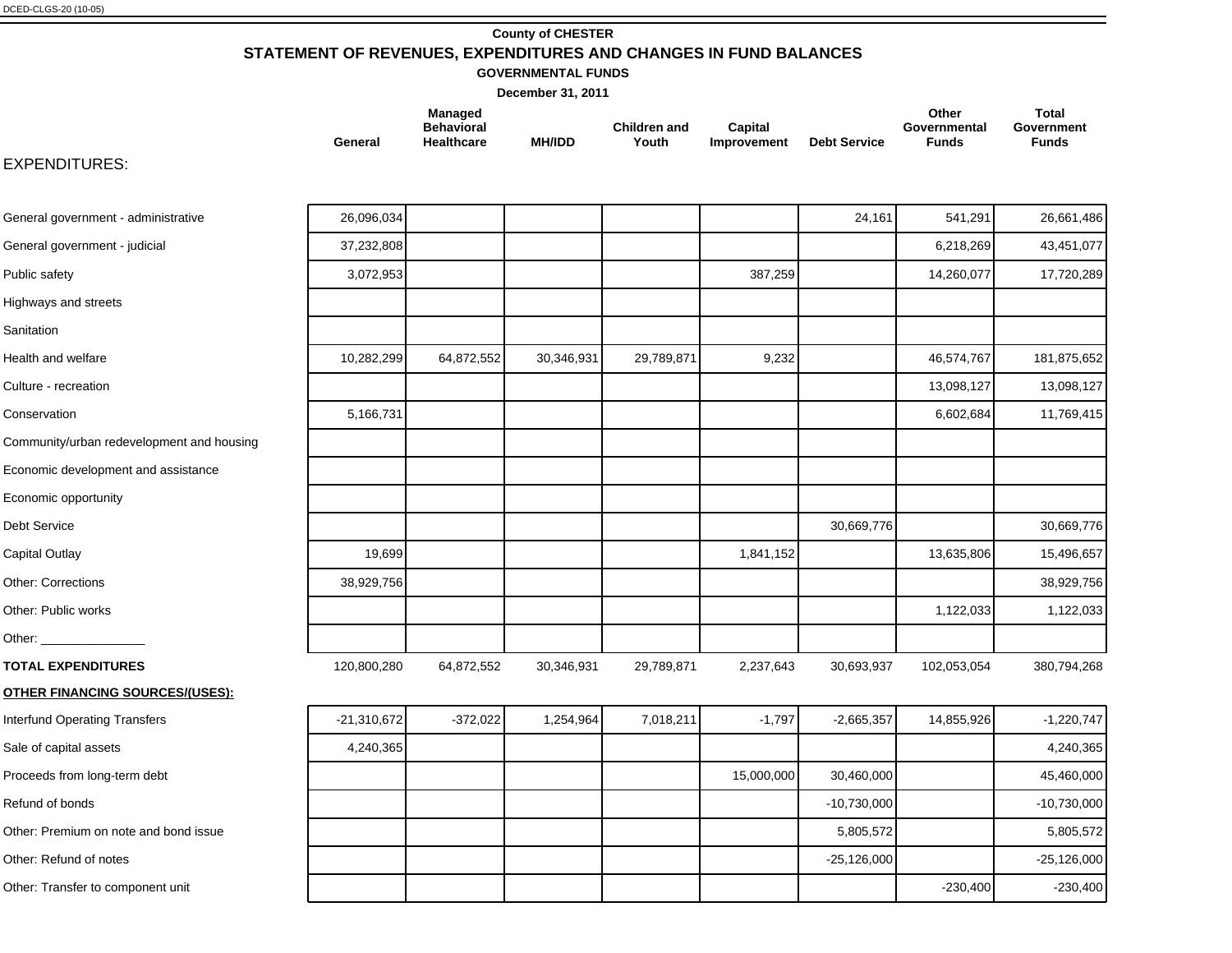## **County of CHESTER STATEMENT OF REVENUES, EXPENDITURES AND CHANGES IN FUND BALANCES**

**GOVERNMENTAL FUNDS**

| December 31, 2011 |                                                   |               |                              |                        |                     |                                       |                                            |  |
|-------------------|---------------------------------------------------|---------------|------------------------------|------------------------|---------------------|---------------------------------------|--------------------------------------------|--|
| General           | Managed<br><b>Behavioral</b><br><b>Healthcare</b> | <b>MH/IDD</b> | <b>Children and</b><br>Youth | Capital<br>Improvement | <b>Debt Service</b> | Other<br>Governmental<br><b>Funds</b> | <b>Total</b><br>Government<br><b>Funds</b> |  |
|                   |                                                   |               |                              |                        |                     |                                       |                                            |  |
| $-17,070,307$     | $-372,022$                                        | 1,254,964     | 7,018,211                    | 14,998,203             | $-2,255,785$        | 14,625,526                            | 18,198,790                                 |  |
|                   |                                                   |               |                              |                        |                     |                                       |                                            |  |
| $-2,583,346$      |                                                   |               |                              | 13,213,173             | 1,549,197           | $-12,329,147$                         | $-150, 123$                                |  |
|                   |                                                   |               |                              |                        |                     |                                       |                                            |  |
| 45,825,620        |                                                   |               |                              | 5,670,491              | 20,020,287          | 36,569,803                            | 108,086,201                                |  |
|                   |                                                   |               |                              |                        |                     |                                       |                                            |  |
|                   |                                                   |               |                              |                        |                     |                                       |                                            |  |
|                   |                                                   |               |                              |                        |                     |                                       |                                            |  |
| 43,242,274        |                                                   |               |                              | 18,883,664             | 21,569,484          | 24,240,656                            | 107,936,078                                |  |
|                   |                                                   |               |                              |                        |                     |                                       |                                            |  |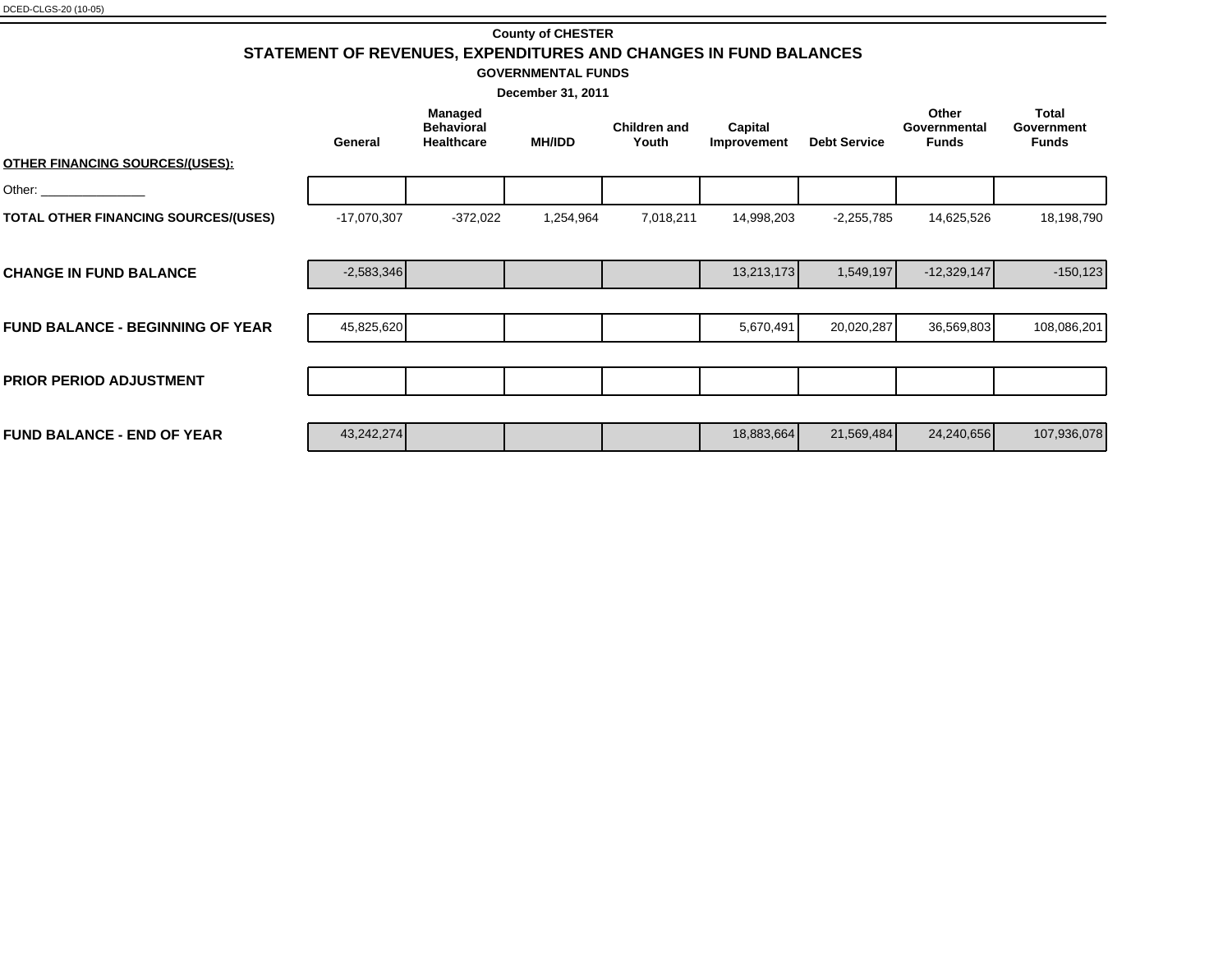**December 31, 2011**

#### **Amounts reported for governmental activities in the statement of activities are different because:**

Net changes in fund balance - total governmental funds

The net revenue of certain activities of the internal services fund is reported with governmental activities

The issuance of long-term debt (e.g. bonds, leases) provides current financial resources to governmental funds, while the repayment of the principal of long-term debt consumes the current financial resources of governmental funds. Neither transaction, however, has any effect on net assets. Additionally, various other long-term liabilities do not require the use of current financial resources and, therefore are not reported as expenditures in governmental funds. This amount is the net effect of the differences in the treatment of long-term liabilities on the statement of activities

The difference in the change in net assets between full accrual accounting and modified accrual accounting due to differing revenue recognition criteria between the two [14,886]<br>accounting methods

The net effect of various transactions involving capital assets, (i.e. purchases, disposals, etc.) is to increase net assets

Other:

#### **CHANGE IN NET ASSESTS OF GOVERNMENTAL ACTIVITIES** -1,880,271

#### **Amounts reported for governmental activities in the statement of activities are different because:**

Real Estate Taxes

Occupation Taxes (levied under municipal code)

Residence Taxes (levied by cities of the 3rd Class)

Regional Asset District Sales Tax (Allegheny County municipalities only)

Per Capita Taxes

Real Estate Transfer Taxes

Earned Income Taxes / Wage Taxes

Business Gross Receipts Taxes

Occupation Taxes (levied under Act 511)

Local Services Tax \*\*

Amusement / Admission Taxes

Mechanical Device Taxes

Other Local Tax Enabling Act / Act 511 / Taxes

Other:

**CHANGE IN NET ASSESTS OF GOVERNMENTAL ACTIVITIES**

**Amounts reported for governmental activities in the statement of activities are different because:**

All Other Licenses and Permits

| $-150, 123$  |
|--------------|
| 1,827,583    |
| $-4,596,608$ |
| $-14.886$    |
| 1,053,763    |
|              |
| ິ            |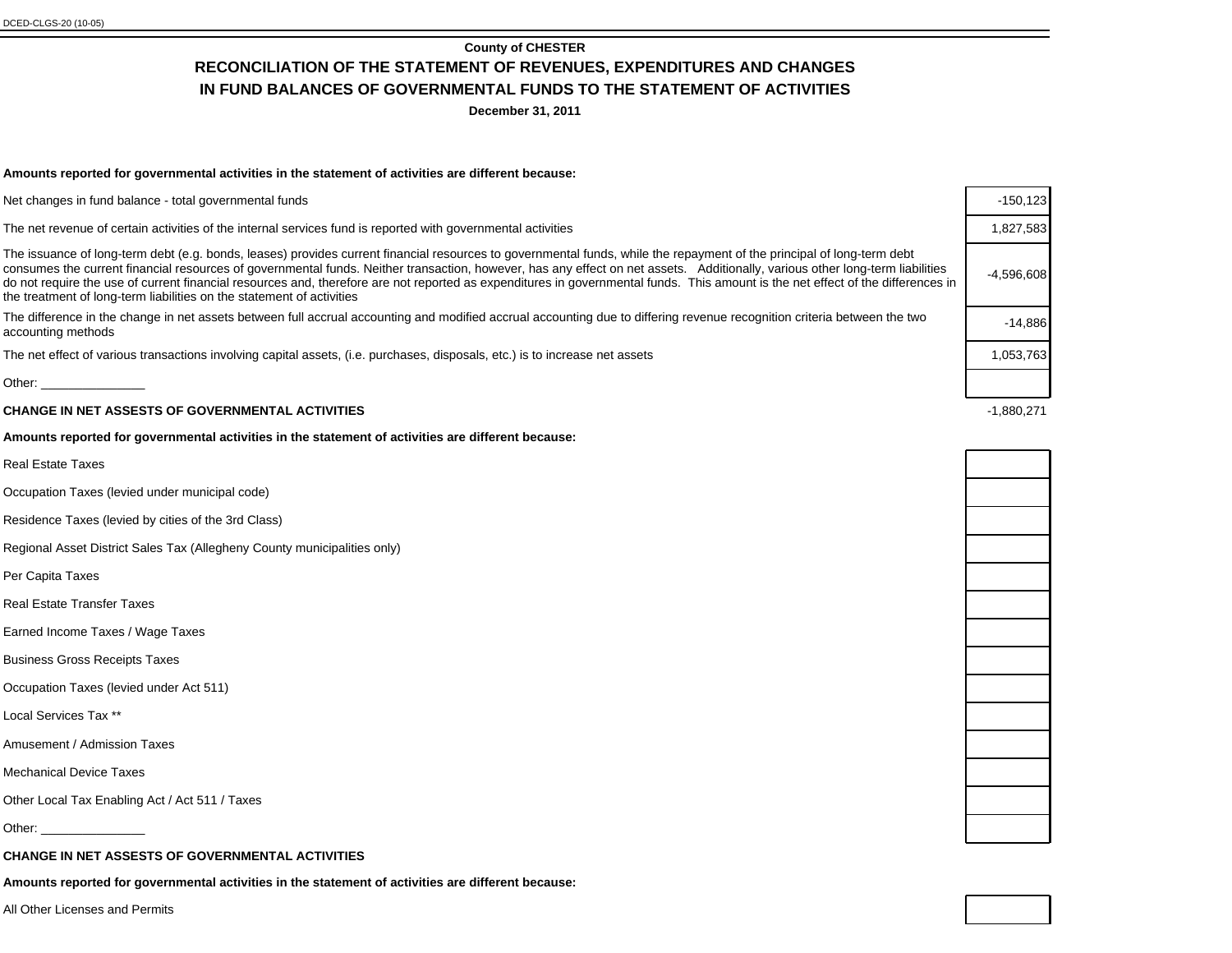**December 31, 2011**

**Amounts reported for governmental activities in the statement of activities are different because:**

Cable Television Franchise Fees

**CHANGE IN NET ASSESTS OF GOVERNMENTAL ACTIVITIES**

**Amounts reported for governmental activities in the statement of activities are different because:**

Fines and Forfeits

**CHANGE IN NET ASSESTS OF GOVERNMENTAL ACTIVITIES**

**Amounts reported for governmental activities in the statement of activities are different because:**

Interest Earnings

Rents and Royalties

#### **CHANGE IN NET ASSESTS OF GOVERNMENTAL ACTIVITIES**

**Amounts reported for governmental activities in the statement of activities are different because:**

Highways and Streets

Community Development

All Other Federal Capital and Operating Grants

National Forest

All Other Federal Shared Revenue and Entitlements

Federal Payments in Lieu of Taxes

#### **CHANGE IN NET ASSESTS OF GOVERNMENTAL ACTIVITIES**

**Amounts reported for governmental activities in the statement of activities are different because:**

Highways and Streets

Community Development

Recycling / Act 101

All Other State Capital and Operating Grants

Public Utility Realty Tax (PURTA)

Motor Vehicle Fuel Tax (Liquid Fuels Tax) and State Road Turnback

Alcoholic Beverage Licenses

General Municipal Pension System State Aid

Foreign Fire Insurance Tax Distribution

Local Share Assessment/Gaming Proceeds









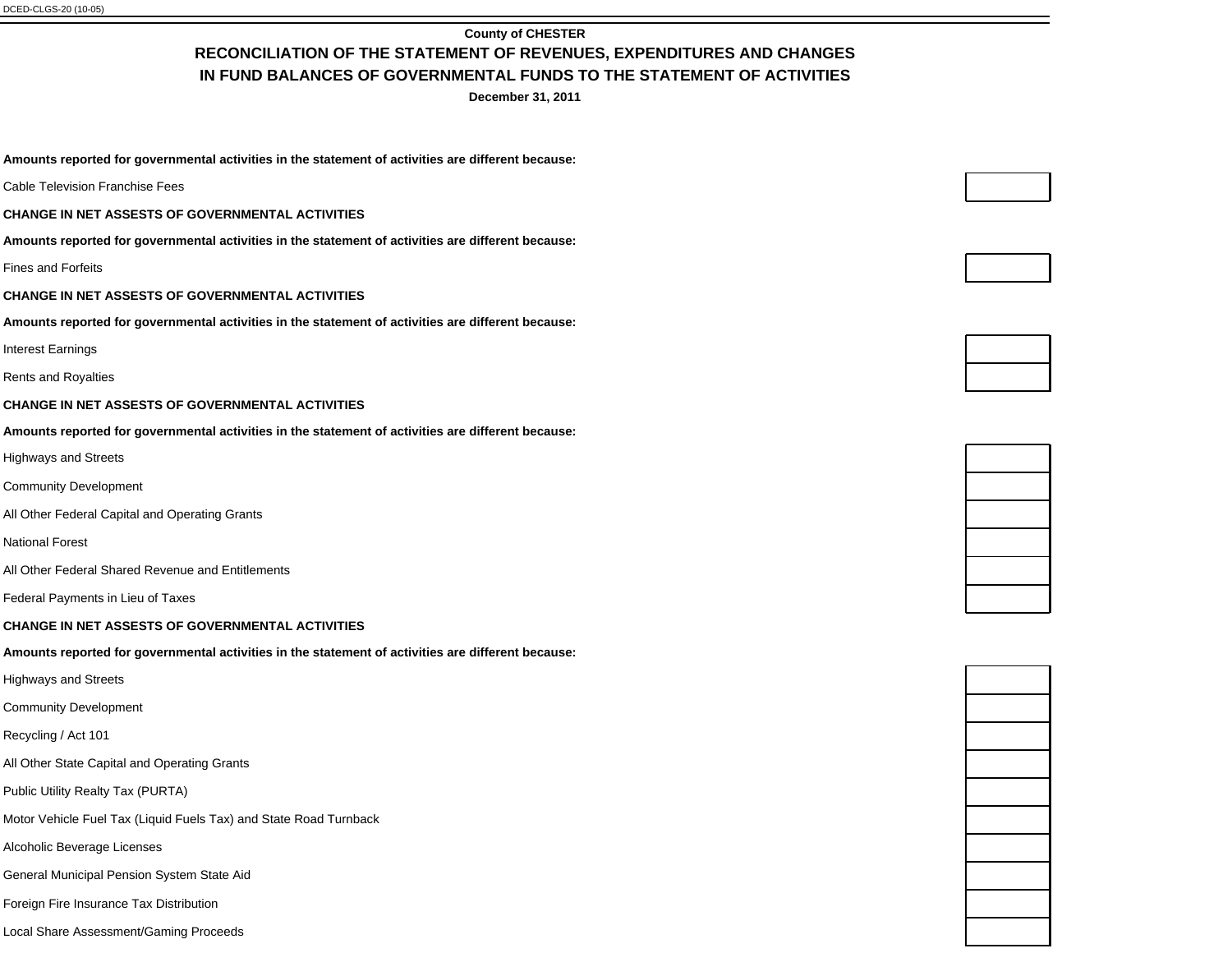**December 31, 2011**

**Amounts reported for governmental activities in the statement of activities are different because:**

- All Other State Shared Revenues and Entitlements
- State Payments in Lieu of Taxes
- **CHANGE IN NET ASSESTS OF GOVERNMENTAL ACTIVITIES**
- **Amounts reported for governmental activities in the statement of activities are different because:**
- Highways and Streets
- All Other Local Governmental Units Capital and Operating Grants

Local Government Unit Shared Payments for Contracted Intergovernmental Services

Local Governmental Units and Authorities Payments in Lieu of Taxes

#### **CHANGE IN NET ASSESTS OF GOVERNMENTAL ACTIVITIES**

#### **Amounts reported for governmental activities in the statement of activities are different because:**

General Government

Public Safety

Parking

- All Other Charges for Highway & Streets Services
- Wastewater / Sewage (including connection / tapping fees, sewer usage charges, reserve capacity fee, etc.)

Solid Waste Collection and Disposal Charge (trash)

- Host Municipality Benefit Fee for Solid Waste Facility
- All Other Charges for Sanitation Services

Health

- Human Services
- Culture and Recreation

Airports

Bars

Cemeteries

Electric System

Gas System

Housing System

Markets



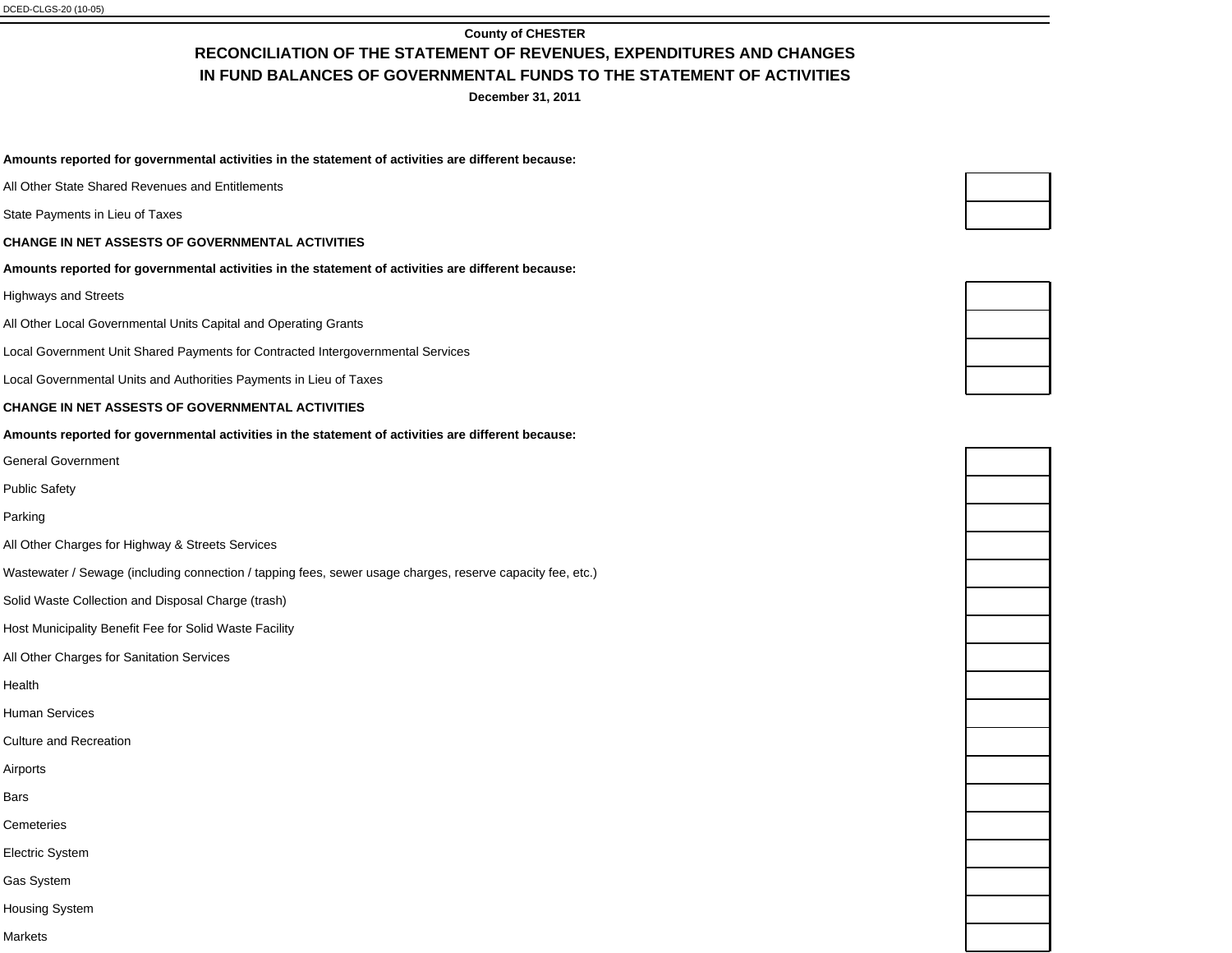**December 31, 2011**

**Amounts reported for governmental activities in the statement of activities are different because:**

- Transit Systems
- Water System
- All Other Charges for Service
- **CHANGE IN NET ASSESTS OF GOVERNMENTAL ACTIVITIES**
- **Amounts reported for governmental activities in the statement of activities are different because:**
- Special Assessments
- Escheats (sale of personal property)
- Contributions and Donations from Private Sectors
- Fiduciary Fund Pension Contributions
- All Other Unclassified Operating Revenues

#### **CHANGE IN NET ASSESTS OF GOVERNMENTAL ACTIVITIES**

- **Amounts reported for governmental activities in the statement of activities are different because:**
- Proceeds of General Fixed Asset Disposition
- Interfund Operating Transfers
- Proceeds of General Long-Term Debt
- Proceeds of Short Term-Debt
- Refunds of Prior Year Expenditures
- **CHANGE IN NET ASSESTS OF GOVERNMENTAL ACTIVITIES**



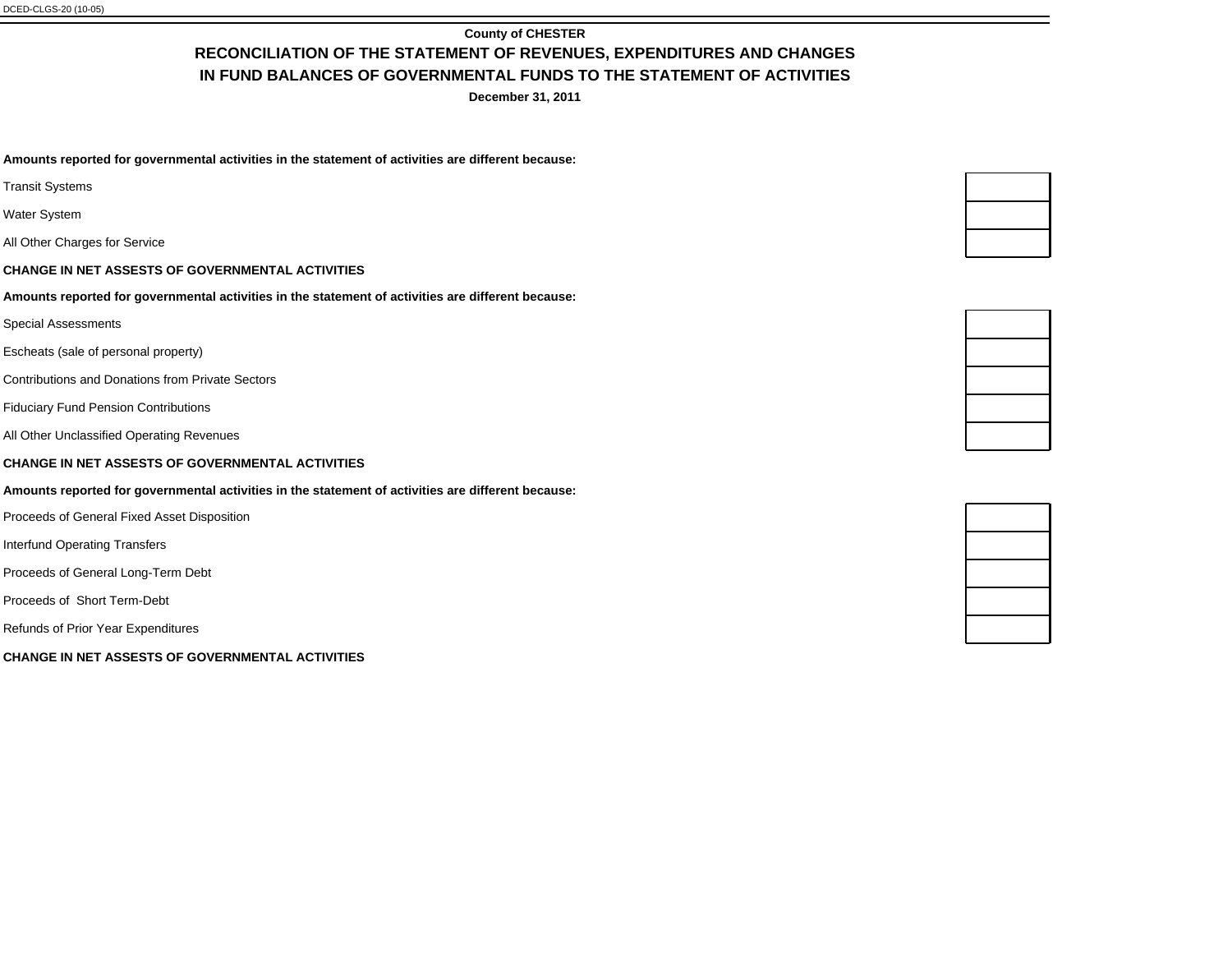### **County of CHESTER**

**STATEMENT OF NET ASSETS FUNDS**

**Proprietary Funds**

**December 31, 2011**

|                 |          |                                                         | Other           |       |                                        |
|-----------------|----------|---------------------------------------------------------|-----------------|-------|----------------------------------------|
|                 | Internal |                                                         | <b>Business</b> |       | <b>Total Business</b> Internal Service |
| <b>Pocopson</b> |          | Service Funds Maior Bus. #3 Maior Bus. #4 Maior Bus. #5 | Funds           | Funds | Fund                                   |

#### **CURRENT ASSETS**

| Investments<br>Receivables (net of allowance for uncollectibles)<br>3,966,959<br>3,966,959 | 43,985     |
|--------------------------------------------------------------------------------------------|------------|
|                                                                                            |            |
|                                                                                            |            |
| Due from other governments                                                                 |            |
| Due from other funds                                                                       |            |
| 90,075<br>90,075<br>Inventories                                                            |            |
| Prepaids<br>29,846<br>29,846                                                               | 892,267    |
| Deferred charges<br>3,869<br>3,869                                                         |            |
| Restricted assets:                                                                         |            |
| Temporarily restricted:                                                                    |            |
| 293,940<br>293,940<br>Cash and cash equivalents                                            |            |
| Investments                                                                                |            |
| Intergovernmental receivable                                                               |            |
|                                                                                            |            |
| <b>TOTAL CURRENT ASSETS</b><br>4,410,687<br>4,410,687                                      | 13,019,706 |
| <b>NON-CURRENT ASSETS</b>                                                                  |            |
| Permanently restricted:                                                                    |            |
| Investments                                                                                |            |
| Capital assets not being depreciated:                                                      |            |
| Land                                                                                       |            |
| Construction in progress                                                                   |            |
| Capital assets net of accumulated depreciation:                                            |            |
| 3,456,933<br>3,456,933<br>Buildings and system                                             |            |
| 36,829<br>36,829<br>Improvements other than buildings                                      |            |
| Machinery and equipment<br>395,905<br>395,905                                              | 329,073    |
| Infrastructure                                                                             |            |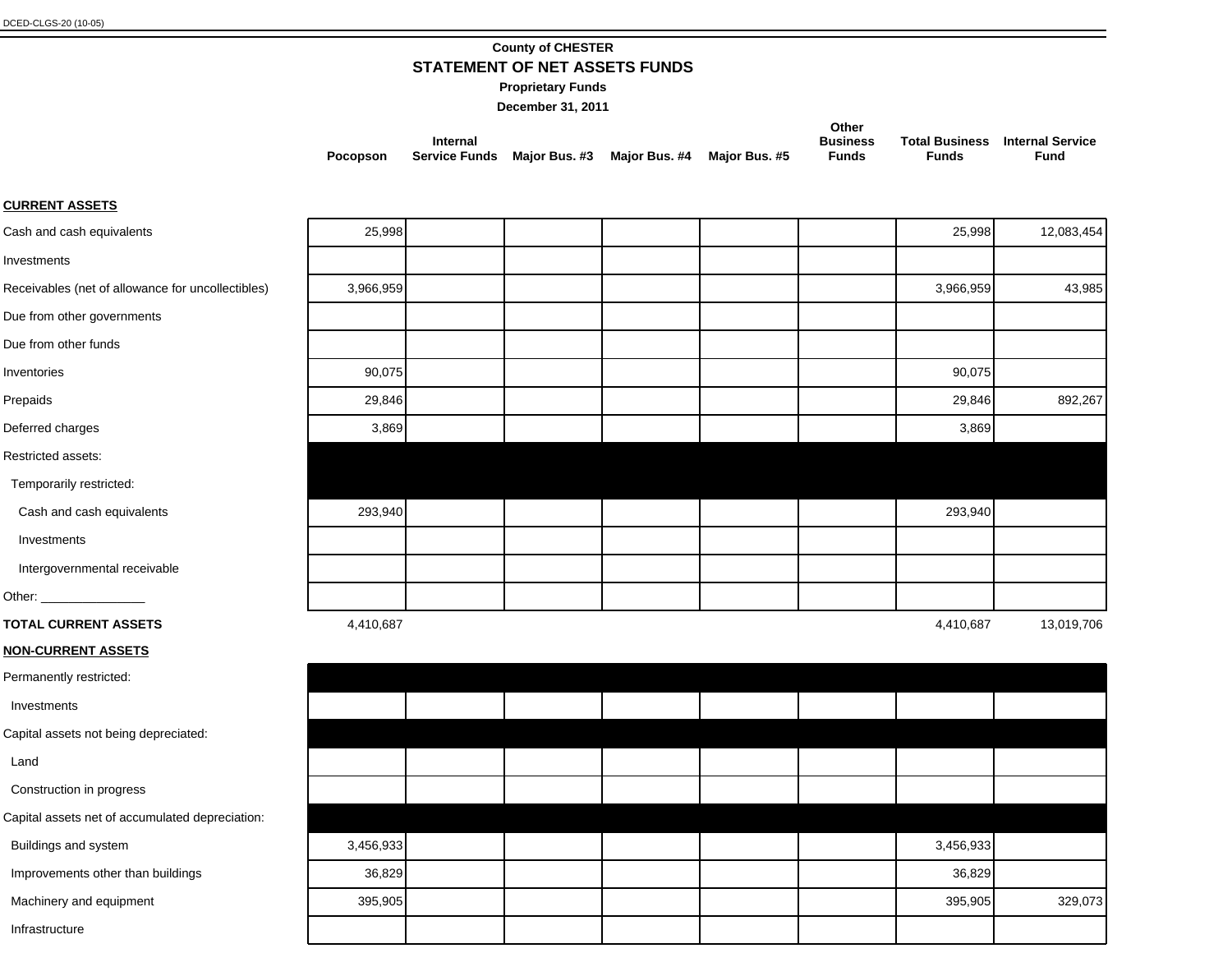## **County of CHESTER STATEMENT OF NET ASSETS FUNDS**

**Proprietary Funds**

|                                                 | Pocopson  | <b>Internal</b><br><b>Service Funds</b> | Major Bus. #3 Major Bus. #4 Major Bus. #5 | Other<br><b>Business</b><br><b>Funds</b> | <b>Funds</b> | <b>Total Business</b> Internal Service<br><b>Fund</b> |
|-------------------------------------------------|-----------|-----------------------------------------|-------------------------------------------|------------------------------------------|--------------|-------------------------------------------------------|
| <b>NON-CURRENT ASSETS</b>                       |           |                                         |                                           |                                          |              |                                                       |
| Other: _________________                        |           |                                         |                                           |                                          |              |                                                       |
| <b>TOTAL NON-CURRENT ASSETS</b>                 | 3,889,667 |                                         |                                           |                                          | 3,889,667    | 329,073                                               |
| <b>TOTAL ASSETS</b>                             | 8,300,354 |                                         |                                           |                                          | 8,300,354    | 13,348,779                                            |
| <b>CURRENT LIABILITIES</b>                      |           |                                         |                                           |                                          |              |                                                       |
| Accounts payable                                | 394,674   |                                         |                                           |                                          | 394,674      | 771,136                                               |
| Due to other governments                        |           |                                         |                                           |                                          |              |                                                       |
| Due to other funds                              | 2,474,462 |                                         |                                           |                                          | 2,474,462    | 313,549                                               |
| Deferred revenue                                |           |                                         |                                           |                                          |              |                                                       |
| Funds held as fiduciary                         | 396,811   |                                         |                                           |                                          | 396,811      |                                                       |
| Non-current liabilities-due in less than 1 year | 489,042   |                                         |                                           |                                          | 489,042      | 2,645,451                                             |
| Other current liabilities                       |           |                                         |                                           |                                          |              | 124,855                                               |
| Other: Accrued liabilities                      | 484,598   |                                         |                                           |                                          | 484,598      | 18,085                                                |
| Other: Capital leases payable                   |           |                                         |                                           |                                          |              | 329,073                                               |
| Other: _______________                          |           |                                         |                                           |                                          |              |                                                       |
| <b>TOTAL CURRENT LIABILITIES</b>                | 4,239,587 |                                         |                                           |                                          | 4,239,587    | 4,202,149                                             |
| <b>NON-CURRENT LIABILITIES</b>                  |           |                                         |                                           |                                          |              |                                                       |
| Debt due in more than 1 year                    | 566,277   |                                         |                                           |                                          | 566,277      |                                                       |
| Other non-current liabilities                   | 337,915   |                                         |                                           |                                          | 337,915      | 1,440,079                                             |
| Other: _________________                        |           |                                         |                                           |                                          |              |                                                       |
| <b>TOTAL NON-CURRENT LIABILITIES</b>            | 904,192   |                                         |                                           |                                          | 904,192      | 1,440,079                                             |
| <b>TOTAL LIABILITIES</b>                        | 5,143,779 |                                         |                                           |                                          | 5,143,779    | 5,642,228                                             |

| NET ASSET |  |
|-----------|--|
|           |  |

| 3.268.166 | 3.268.166 |
|-----------|-----------|
|-----------|-----------|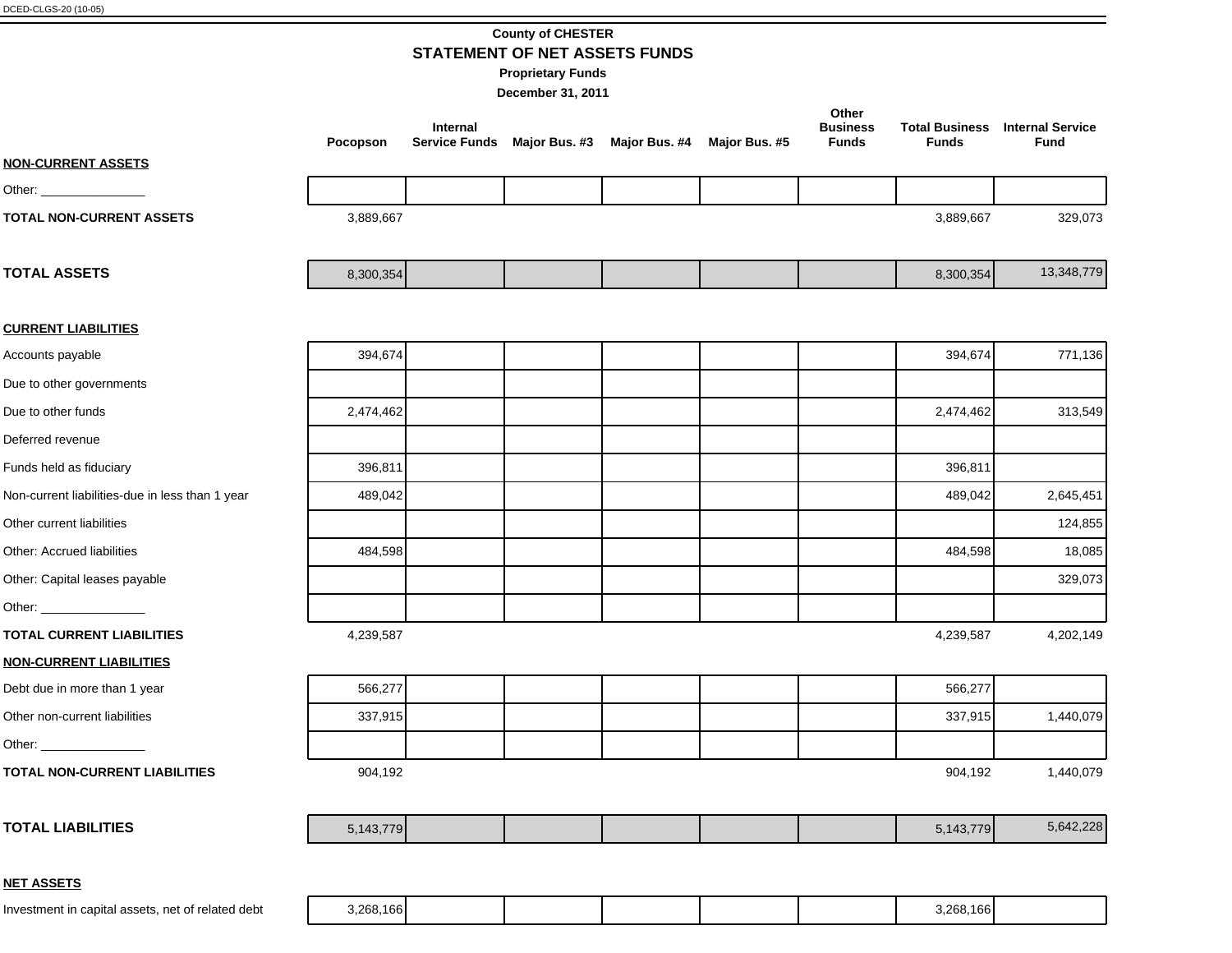## **STATEMENT OF NET ASSETS FUNDS County of CHESTER**

**Proprietary Funds**

|                                                                                                          | Pocopson                                          | <b>Internal</b><br><b>Service Funds</b> | Major Bus. #3 | Major Bus. #4 | Major Bus. #5 | Other<br><b>Business</b><br><b>Funds</b> | <b>Total Business</b><br><b>Funds</b> | <b>Internal Service</b><br><b>Fund</b> |
|----------------------------------------------------------------------------------------------------------|---------------------------------------------------|-----------------------------------------|---------------|---------------|---------------|------------------------------------------|---------------------------------------|----------------------------------------|
| <b>NET ASSETS</b>                                                                                        |                                                   |                                         |               |               |               |                                          |                                       |                                        |
| Restricted                                                                                               |                                                   |                                         |               |               |               |                                          |                                       |                                        |
| Unrestricted                                                                                             | $-111,591$                                        |                                         |               |               |               |                                          | $-111,591$                            | 7,706,551                              |
| <b>TOTAL NET ASSETS</b>                                                                                  | 3,156,575                                         |                                         |               |               |               |                                          | 3,156,575                             | 7,706,551                              |
|                                                                                                          |                                                   |                                         |               |               |               |                                          |                                       |                                        |
| <b>TOTAL LIABILITIES AND NET ASSETS</b>                                                                  | 8,300,354                                         |                                         |               |               |               |                                          | 8,300,354                             | 13,348,779                             |
| Adjustments to reflect the consolidation of internal service fund activities related to enterprise funds |                                                   |                                         |               |               |               |                                          | 716,134                               |                                        |
|                                                                                                          | Changes in Net Assets of Business-type Activities |                                         |               |               |               |                                          | 3,872,709                             |                                        |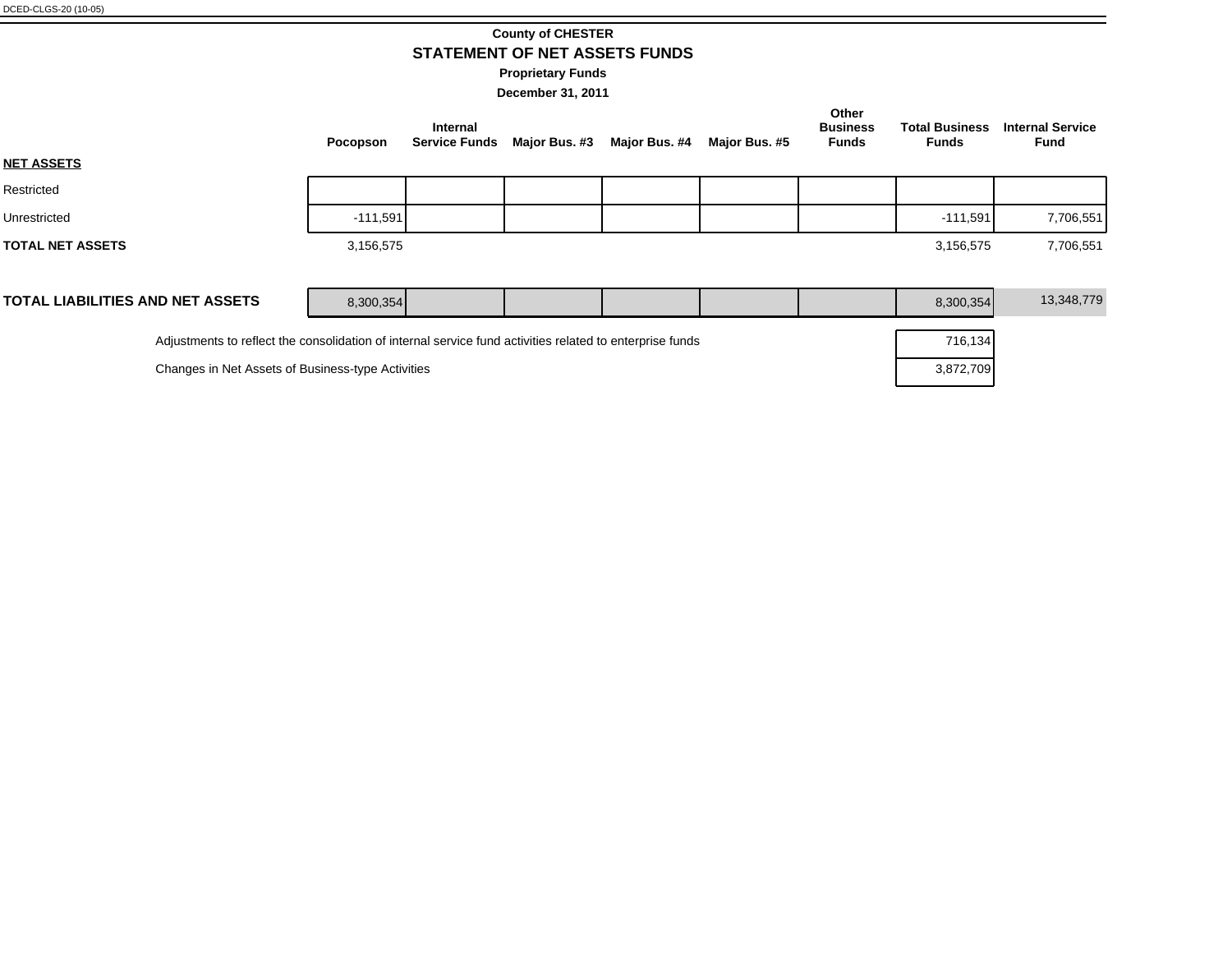#### **County of CHESTER**

**STATEMENT OF REVENUES, EXPENSES AND CHANGES IN FUND NET ASSETS-**

**Proprietary Funds**

**December 31, 2011**

|          |                                                         |  | Other           |       |                                        |
|----------|---------------------------------------------------------|--|-----------------|-------|----------------------------------------|
|          | Internal                                                |  | <b>Business</b> |       | <b>Total Business</b> Internal Service |
| Pocopson | Service Funds Maior Bus. #3 Maior Bus. #4 Maior Bus. #5 |  | <b>Funds</b>    | Funds | Fund                                   |

#### **OPERATING REVENUES**

| Charges for service                                                                                                                                                                                                            | 24,112,644   |  |  | 24,112,644   | 42,421,730 |
|--------------------------------------------------------------------------------------------------------------------------------------------------------------------------------------------------------------------------------|--------------|--|--|--------------|------------|
| Operating grants                                                                                                                                                                                                               |              |  |  |              |            |
| Other: Miscellaneous                                                                                                                                                                                                           | 63,794       |  |  | 63,794       | 989,606    |
| Other: ________________                                                                                                                                                                                                        |              |  |  |              |            |
| <b>TOTAL OPERATING REVENUES</b>                                                                                                                                                                                                | 24,176,438   |  |  | 24,176,438   | 43,411,336 |
| <b>OPERATING EXPENSES</b>                                                                                                                                                                                                      |              |  |  |              |            |
| Personnel services                                                                                                                                                                                                             | 18,719,985   |  |  | 18,719,985   | 914,050    |
| Contracted services                                                                                                                                                                                                            |              |  |  |              |            |
| Supplies and materials                                                                                                                                                                                                         |              |  |  |              |            |
| Repairs and maintenance                                                                                                                                                                                                        |              |  |  |              |            |
| <b>Utilities</b>                                                                                                                                                                                                               |              |  |  |              |            |
| Other services and charges                                                                                                                                                                                                     | 4,549,496    |  |  | 4,549,496    | 11,758,769 |
| Depreciation and amortization                                                                                                                                                                                                  | 656,720      |  |  | 656,720      | 616,467    |
| Other: Self insurance claims                                                                                                                                                                                                   | 292,157      |  |  | 292,157      | 28,109,258 |
| Other: Indirect costs                                                                                                                                                                                                          | 1,309,926    |  |  | 1,309,926    | 66,631     |
| Other: and the contract of the contract of the contract of the contract of the contract of the contract of the contract of the contract of the contract of the contract of the contract of the contract of the contract of the |              |  |  |              |            |
| <b>TOTAL OPERATING EXPENSES</b>                                                                                                                                                                                                | 25,528,284   |  |  | 25,528,284   | 41,465,175 |
|                                                                                                                                                                                                                                |              |  |  |              |            |
| <b>OPERATING INCOME/(LOSS)</b>                                                                                                                                                                                                 | $-1,351,846$ |  |  | $-1,351,846$ | 1,946,161  |
|                                                                                                                                                                                                                                |              |  |  |              |            |

#### **NONOPERATING REVENUES/(EXPENSES)**

| Intergovernmental             |           |  |  |           |           |
|-------------------------------|-----------|--|--|-----------|-----------|
| Investment earnings           | 225       |  |  | 225       | 87,818    |
| Interest expense              | $-32,072$ |  |  | $-32,072$ | $-18,911$ |
| Gain/(loss) on sale of assets |           |  |  |           |           |
| Other: Capital grant          | 186,416   |  |  | 186,416   |           |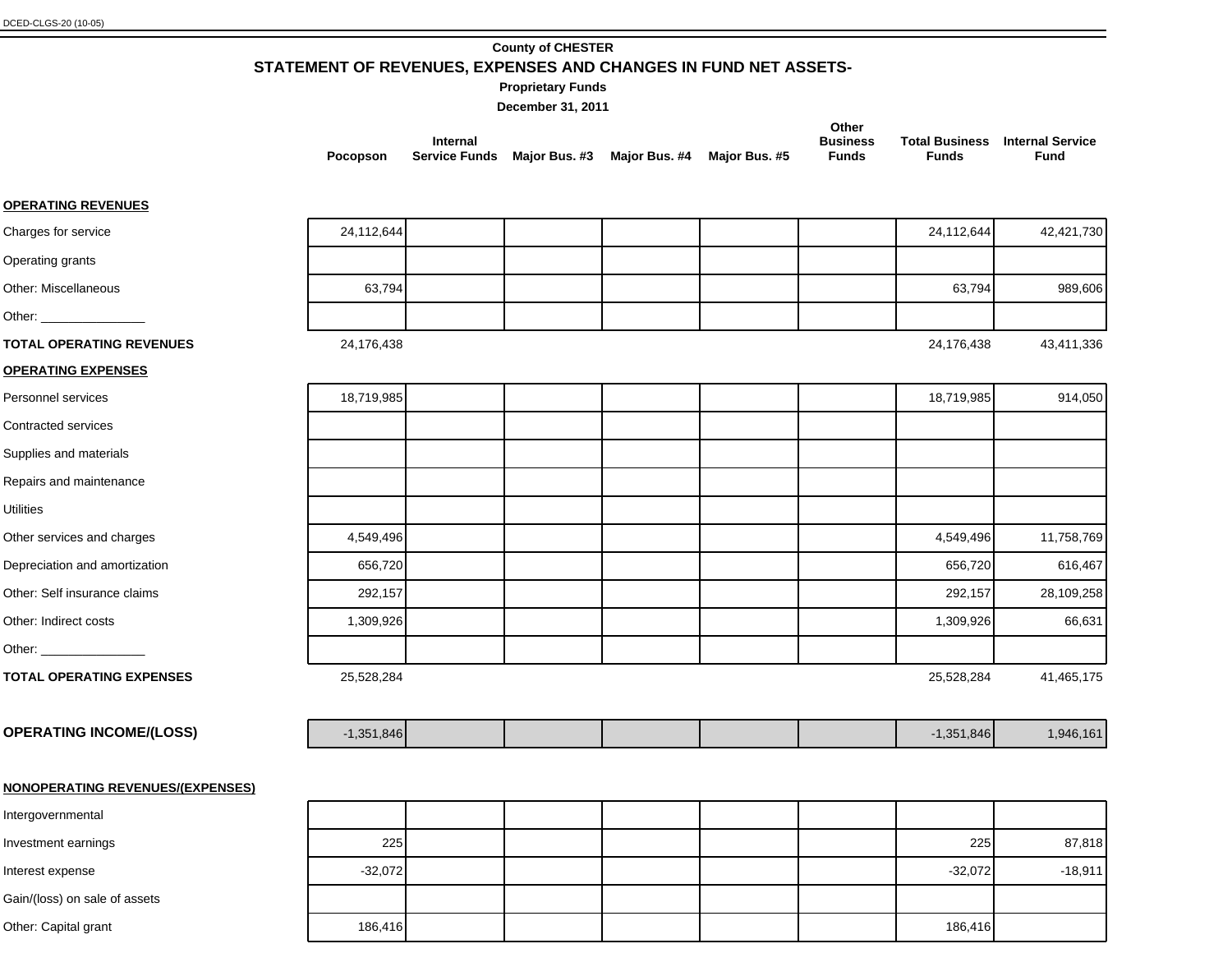| DCED-CLGS-20 (10-05) |  |
|----------------------|--|
|----------------------|--|

| <b>County of CHESTER</b>                                        |
|-----------------------------------------------------------------|
| STATEMENT OF REVENUES, EXPENSES AND CHANGES IN FUND NET ASSETS- |

**Proprietary Funds**

**December 31, 2011**

|                                         | Pocopson  | Internal<br><b>Service Funds</b> | Major Bus. #3  Major Bus. #4 | Major Bus. #5 | Other<br><b>Business</b><br><b>Funds</b> | <b>Total Business</b><br><b>Funds</b> | <b>Internal Service</b><br>Fund |
|-----------------------------------------|-----------|----------------------------------|------------------------------|---------------|------------------------------------------|---------------------------------------|---------------------------------|
| <b>NONOPERATING REVENUES/(EXPENSES)</b> |           |                                  |                              |               |                                          |                                       |                                 |
|                                         |           |                                  |                              |               |                                          |                                       |                                 |
| TOTAL NONOPERATING REVENUES/(EXPENSES)  | 154,569   |                                  |                              |               |                                          | 154,569                               | 68,907                          |
| OPERATING TRANSFER IN/(OUT)             | 1,126,359 |                                  |                              |               |                                          | 1,126,359                             | 94,387                          |
|                                         |           |                                  |                              |               |                                          |                                       |                                 |
| <b>CHANGE IN NET ASSETS</b>             | $-70,918$ |                                  |                              |               |                                          | $-70,918$                             | 2,109,455                       |
|                                         |           |                                  |                              |               |                                          |                                       |                                 |
| <b>NET ASSETS - BEGINNING OF YEAR</b>   | 3,227,493 |                                  |                              |               |                                          |                                       | 5,597,096                       |
|                                         |           |                                  |                              |               |                                          |                                       |                                 |
| <b>PRIOR PERIOD ADJUSTMENT</b>          |           |                                  |                              |               |                                          |                                       |                                 |
|                                         |           |                                  |                              |               |                                          |                                       |                                 |
| <b>NET ASSETS - END OF YEAR</b>         | 3,156,575 |                                  |                              |               |                                          |                                       | 7,706,551                       |

Adjustments to reflect the consolidation of internal service fund activities related to enterprise funds<br>
Changes in Net Assets of Business-type Activities

Changes in Net Assets of Business-type Activities

| 281.872 |
|---------|
| 210,954 |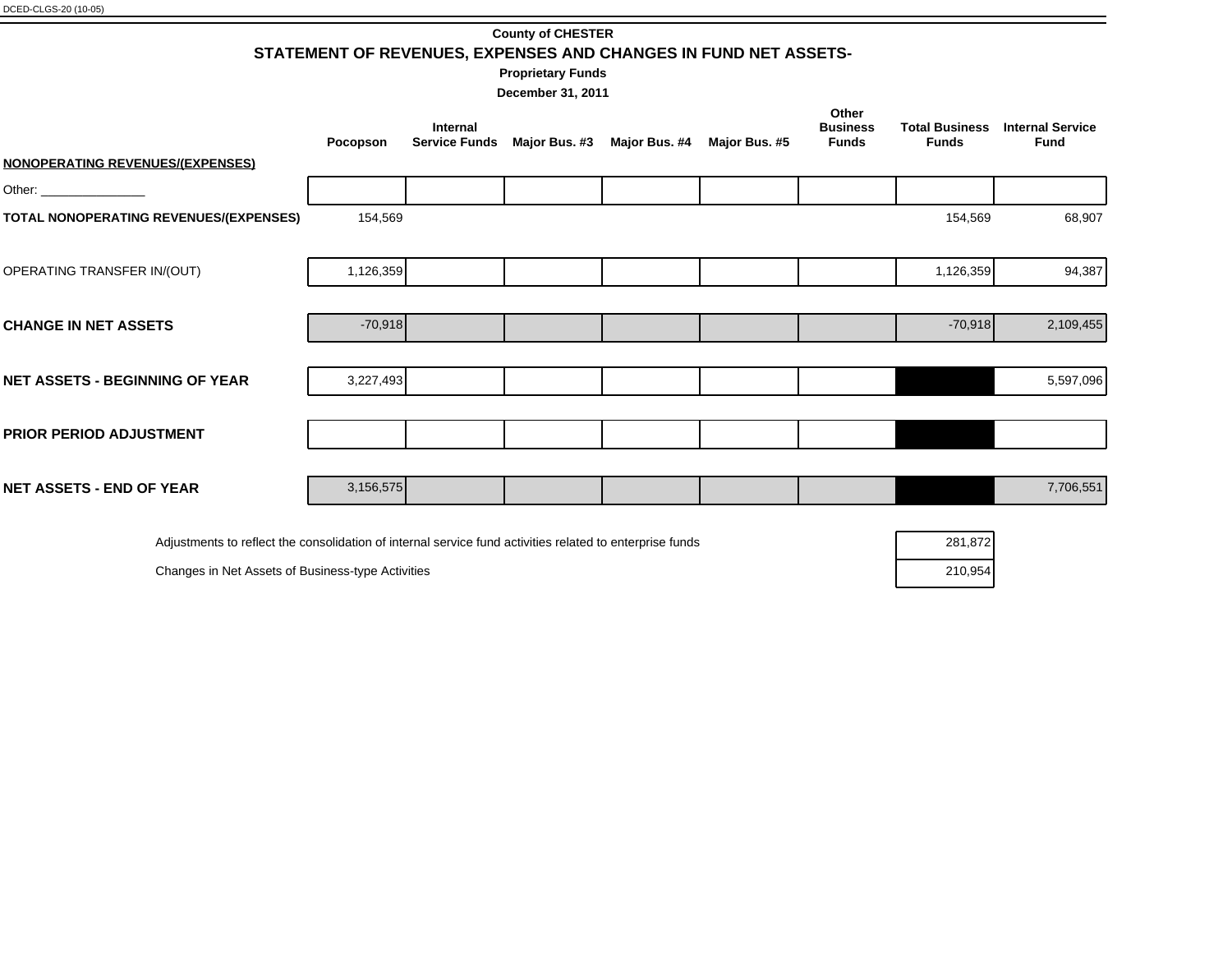### **County of CHESTER GOVERNMENT-WIDE STATEMENT OF ACTIVITIES**

|                                         | <b>Governmental Activities</b> | <b>Business-Type Activities</b> | <b>Total</b> |
|-----------------------------------------|--------------------------------|---------------------------------|--------------|
| TOTAL PRIMARY GOVERNMENTS               | $-151,778,891$                 | $-915,630$                      | -152,694,521 |
| <b>GENERAL REVENUES:</b>                |                                |                                 |              |
| Taxes:                                  |                                |                                 |              |
| Real estate                             | 143,975,949                    |                                 | 143,975,949  |
| Per capita                              |                                |                                 |              |
| Occupation                              |                                |                                 |              |
| Hotel room rental                       |                                |                                 |              |
| Sales                                   |                                |                                 |              |
| Personal property tax                   | 36,939                         |                                 | 36,939       |
| Licenses and permits                    |                                |                                 |              |
| Grants and contributions not restricted |                                |                                 |              |
| Unrestricted investment earnings        | 1,225,245                      | 225                             | 1,225,470    |
| Other: Miscellaneous                    | 5,786,845                      |                                 | 5,786,845    |
| Other: $\_\_$                           |                                |                                 |              |
| <b>Transfers</b>                        | $-1,126,359$                   | 1,126,359                       |              |
| TOTAL GENERAL REVENUES AND TRANSFERS    | 149,898,620                    | 1,126,584                       | 151,025,204  |

| <b>CHANGE IN NET ASSETS</b>     | $-1,880,271$  | 210,954   | $-1,669,317$  |
|---------------------------------|---------------|-----------|---------------|
| NET ASSETS - BEGINNING OF YEAR  | -52,919,104   | 3.661.755 | -49,257,349   |
| <b>PRIOR PERIOD ADJUSTMENT</b>  |               |           |               |
| <b>NET ASSETS - END OF YEAR</b> | $-54,799,375$ | 3,872,709 | $-50,926,666$ |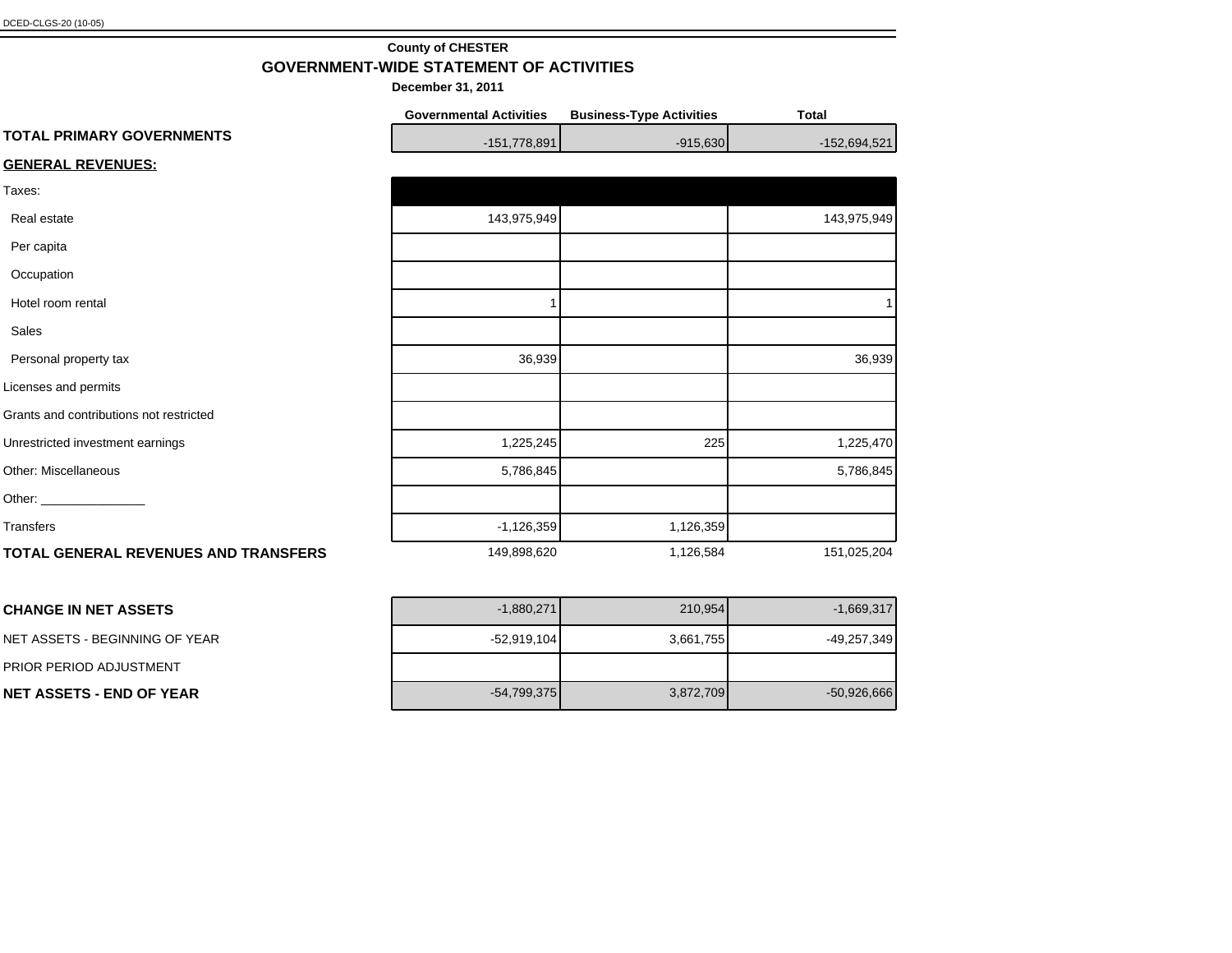#### **County of CHESTER STATEMENT OF FIDUCIARY NET ASSETS**

**Fiduciary Funds**

**December 31, 2011**

| <b>Employee</b> |                  |
|-----------------|------------------|
| Retirement      | <b>Tax Claim</b> |

#### **Fund Agency**

**Hotel Tax** 

**Agency Fiduciary #5 Total Fiduciary**

I.

|  | Cash and cash equivalents |  |
|--|---------------------------|--|

**ASSETS**

| Cash and cash equivalents    | 14,750,397    | 2,694,854  | 10,328,1911 | 123,046 | 27,896,488    |
|------------------------------|---------------|------------|-------------|---------|---------------|
| Receivables                  | 1,700,722     | 17,080,842 |             | 127,470 | 18,909,034    |
| Investments, at fair value   | 257, 152, 869 |            |             |         | 257, 152, 869 |
| Due from other funds         |               |            |             |         |               |
| Restricted assets:           |               |            |             |         |               |
| Temporarily restricted:      |               |            |             |         |               |
| Cash and cash equivalents    |               |            |             |         |               |
| Investments                  |               |            |             |         |               |
| Intergovernmental receivable |               |            |             |         |               |
| Permanently restricted:      |               |            |             |         |               |
| Investments                  |               |            |             |         |               |
|                              |               |            |             |         |               |
| <b>TOTAL ASSETS</b>          | 273,603,988   | 19,775,696 | 10,328,191  | 250,516 | 303,958,391   |

**Row Office Agency**

I.

#### **LIABILITIES**

Other: \_

#### **TOTAL LIABILITIES**

#### **LIABILITIES**

| Accounts payable and other current liabilities | 166.706 |            | 6,494,512  |         | 6,661,218  |
|------------------------------------------------|---------|------------|------------|---------|------------|
| Due to other funds                             | 20.811  |            |            |         | 20,811     |
| Due to other governments                       |         |            | 3,833,679  |         | 3,833,679  |
| Funds held as fiduciary                        |         |            |            |         |            |
| Other: Due to other taxing authorities         |         | 19,775,696 |            |         | 19,775,696 |
| Other: Hotel tax payable                       |         |            |            | 250,516 | 250,516    |
| <b>TOTAL LIABILITIES</b>                       | 187.517 | 19,775,696 | 10,328,191 | 250,516 | 30,541,920 |

#### **NET ASSETS**

|  | Held for specific purpose |
|--|---------------------------|
|  |                           |

| <b>TOTAL LIABILITIES</b>  | 187.517     | 19.775.696 | 10,328,191 | 250,516 | 30,541,920  |
|---------------------------|-------------|------------|------------|---------|-------------|
| <b>NET ASSETS</b>         |             |            |            |         |             |
| Held for specific purpose | 273,416,471 |            |            |         | 273,416,471 |
| Unrestricted (deficit)    |             |            |            |         |             |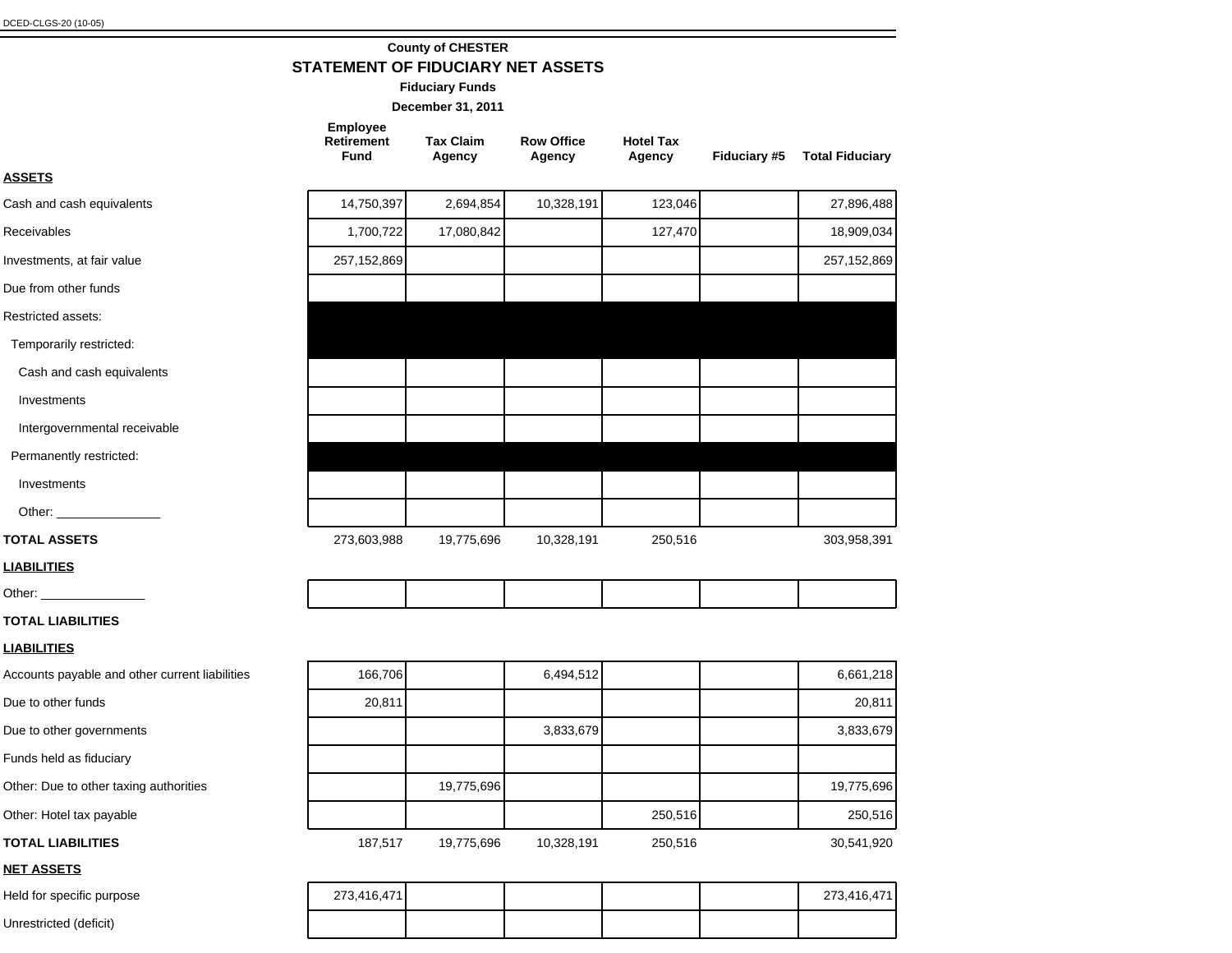#### **Employee Retirement Fund Tax Claim Agency Row Office Agency Hotel Tax Agency Fiduciary #5 Total Fiduciary County of CHESTER STATEMENT OF FIDUCIARY NET ASSETS December 31, 2011 Fiduciary Funds**

#### **NET ASSETS**

**TOTAL NET ASSETS** 

**TOTAL LIABILITIES AND NET** 

Other:

|               | 273,416,471 |            |            |         | 273,416,471 |
|---------------|-------------|------------|------------|---------|-------------|
| <b>ASSETS</b> | 273,603,988 | 19,775,696 | 10,328,191 | 250,516 | 303,958,391 |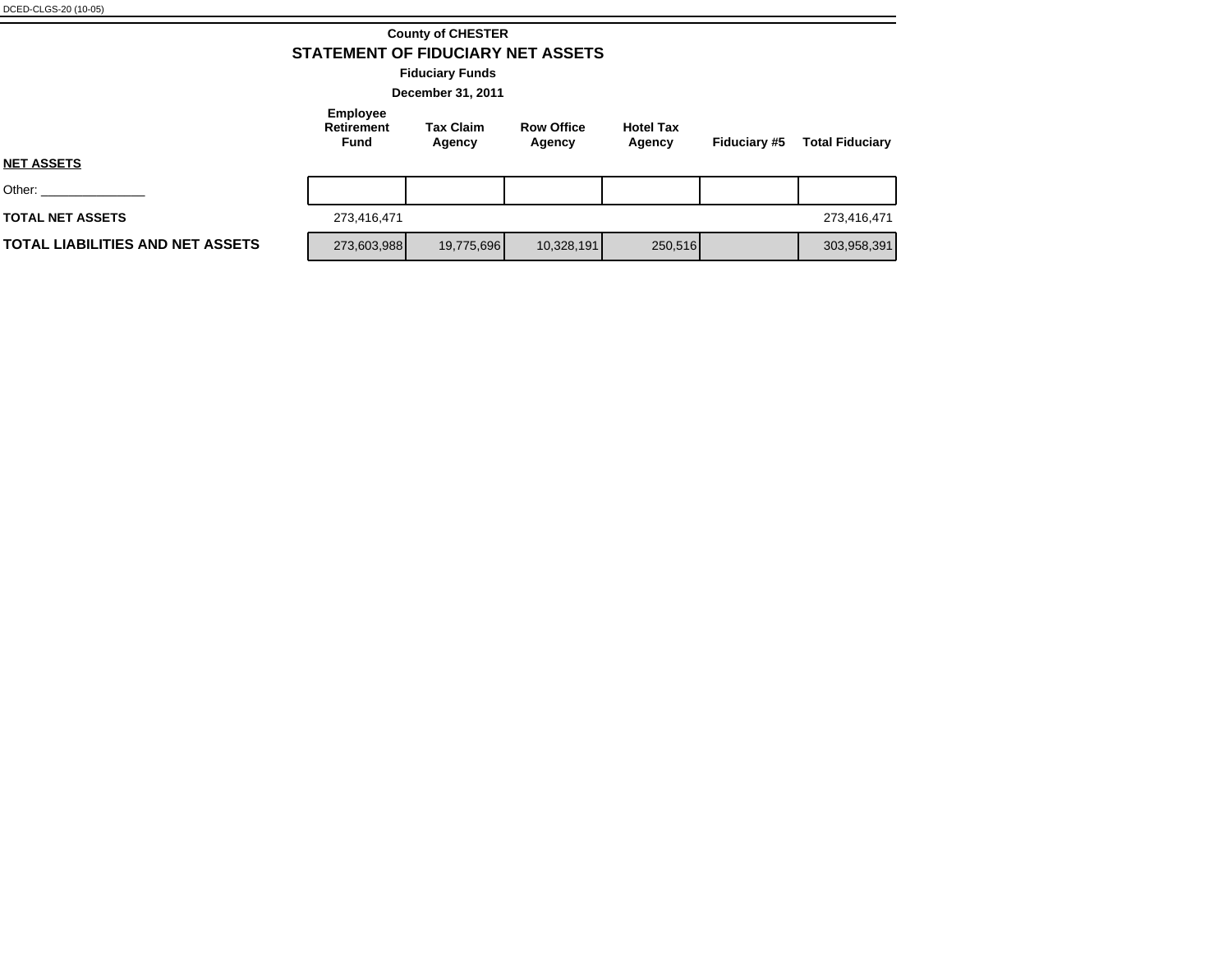#### **County of CHESTER STATEMENT OF CHANGES IN FIDUCIARY NET ASSETS**

|                                                             |                                                     | <b>Fiduciary Funds</b><br>December 31, 2011 |                             |                            |                              |
|-------------------------------------------------------------|-----------------------------------------------------|---------------------------------------------|-----------------------------|----------------------------|------------------------------|
|                                                             | <b>Employee</b><br><b>Retirement</b><br><b>Fund</b> | <b>Tax Claim</b><br>Agency                  | <b>Row Office</b><br>Agency | <b>Hotel Tax</b><br>Agency | Fiduciary #5 Total Fiduciary |
| <b>ADDITIONS</b>                                            |                                                     |                                             |                             |                            |                              |
| Contributions                                               |                                                     |                                             |                             |                            |                              |
| Employer                                                    | 10,949,354                                          |                                             |                             |                            | 10,949,354                   |
| Plan members                                                | 6,604,509                                           |                                             |                             |                            | 6,604,509                    |
| Private donations                                           |                                                     |                                             |                             |                            |                              |
|                                                             |                                                     |                                             |                             |                            |                              |
| <b>TOTAL CONTRIBUTIONS</b>                                  | 17,553,863                                          |                                             |                             |                            | 17,553,863                   |
| <b>Investment Earnings</b>                                  |                                                     |                                             |                             |                            |                              |
| Interest                                                    | 7,768,235                                           |                                             |                             |                            | 7,768,235                    |
| Net increase/(decrease) in the fair value of<br>investments | $-11,017,440$                                       |                                             |                             |                            | $-11,017,440$                |
| Other: Dividends                                            | 3,274,387                                           |                                             |                             |                            | 3,274,387                    |
|                                                             |                                                     |                                             |                             |                            |                              |
| <b>TOTAL INVESTMENT EARNINGS</b>                            | 25,182                                              |                                             |                             |                            | 25,182                       |
| Less Investment Expenses                                    | 1,272,564                                           |                                             |                             |                            | 1,272,564                    |
| <b>TOTAL ADDITIONS</b>                                      | 16,306,481                                          |                                             |                             |                            | 16,306,481                   |
| <b>DEDUCTIONS</b>                                           |                                                     |                                             |                             |                            |                              |
| <b>Benefits</b>                                             | 12,068,892                                          |                                             |                             |                            | 12,068,892                   |
| <b>Administrative Expenses</b>                              |                                                     |                                             |                             |                            |                              |
| Other: Refund of employee contributions                     | 2,288,506                                           |                                             |                             |                            | 2,288,506                    |
|                                                             |                                                     |                                             |                             |                            |                              |
| <b>TOTAL DEDUCTIONS</b>                                     | 14,357,398                                          |                                             |                             |                            | 14,357,398                   |

| Electric           |  |  |  |
|--------------------|--|--|--|
| Fire               |  |  |  |
| Gas System         |  |  |  |
| General Government |  |  |  |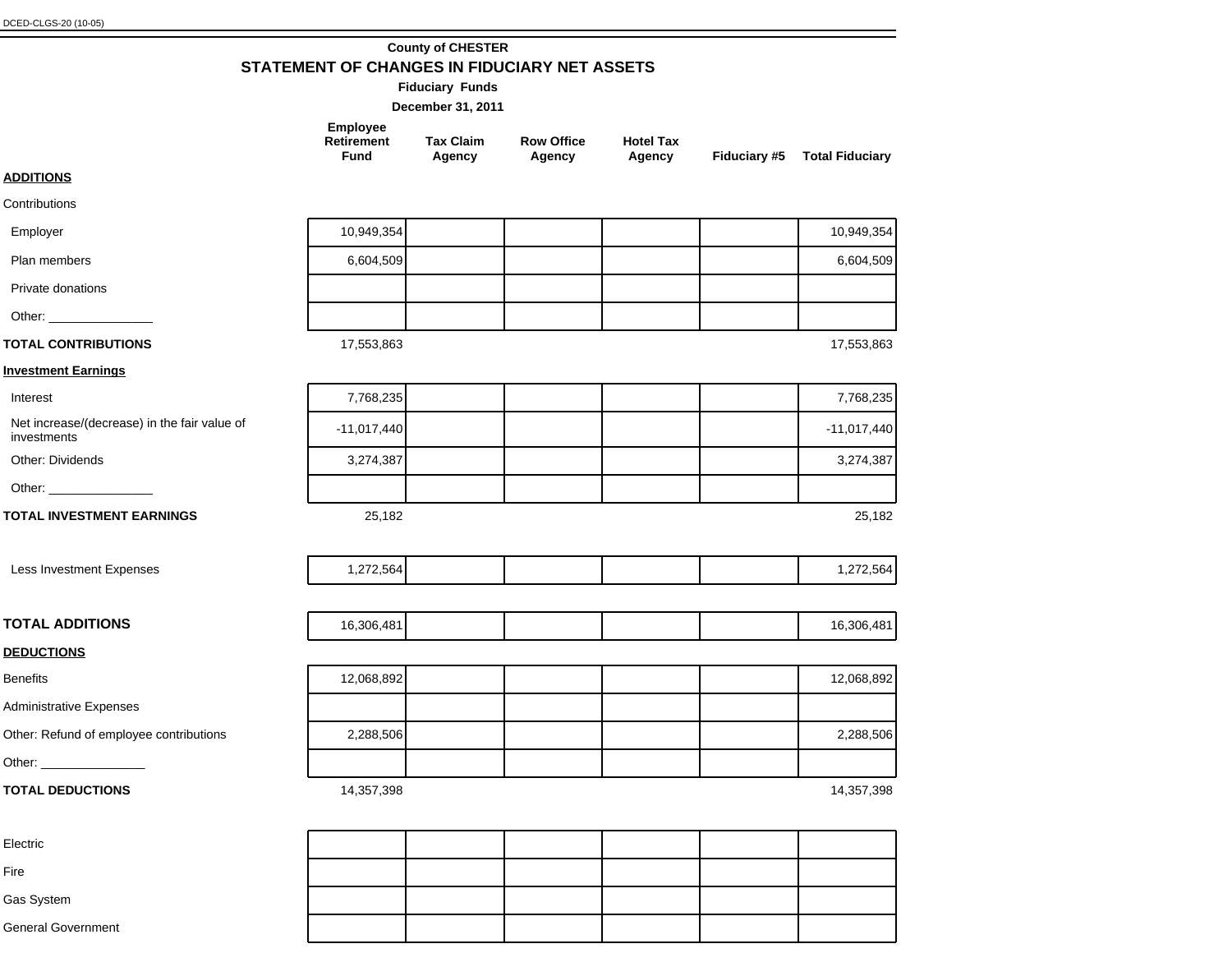## **County of CHESTER STATEMENT OF CHANGES IN FIDUCIARY NET ASSETS**

**Fiduciary Funds**

**December 31, 2011**

|                                                                                                             |                                | December 21, EVIT          |                             |                            |              |                        |
|-------------------------------------------------------------------------------------------------------------|--------------------------------|----------------------------|-----------------------------|----------------------------|--------------|------------------------|
|                                                                                                             | Employee<br>Retirement<br>Fund | <b>Tax Claim</b><br>Agency | <b>Row Office</b><br>Agency | <b>Hotel Tax</b><br>Agency | Fiduciary #5 | <b>Total Fiduciary</b> |
| Health                                                                                                      |                                |                            |                             |                            |              |                        |
| Housing                                                                                                     |                                |                            |                             |                            |              |                        |
| Libraries                                                                                                   |                                |                            |                             |                            |              |                        |
| <b>Mass Transit</b>                                                                                         |                                |                            |                             |                            |              |                        |
| Parks                                                                                                       |                                |                            |                             |                            |              |                        |
| Police                                                                                                      |                                |                            |                             |                            |              |                        |
| Recreation                                                                                                  |                                |                            |                             |                            |              |                        |
| Sewer                                                                                                       |                                |                            |                             |                            |              |                        |
| Solid Waste                                                                                                 |                                |                            |                             |                            |              |                        |
| Streets / Highways                                                                                          |                                |                            |                             |                            |              |                        |
| Water                                                                                                       |                                |                            |                             |                            |              |                        |
|                                                                                                             |                                |                            |                             |                            |              |                        |
| Total salaries, wages, commissions, etc. paid this year<br>(including all employees and elected officials)* |                                |                            |                             |                            |              |                        |
| <b>CHANGE IN NET ASSETS</b>                                                                                 | 1,949,083                      |                            |                             |                            |              | 1,949,083              |
| <b>NET ASSETS - BEGINNING OF YEAR</b>                                                                       | 271,467,388                    |                            |                             |                            |              | 271,467,388            |
| PRIOR PERIOD ADJUSTMENT                                                                                     |                                |                            |                             |                            |              |                        |

**NET ASSETS - END OF YEAR** 273,416,471 273,416,471 273,416,471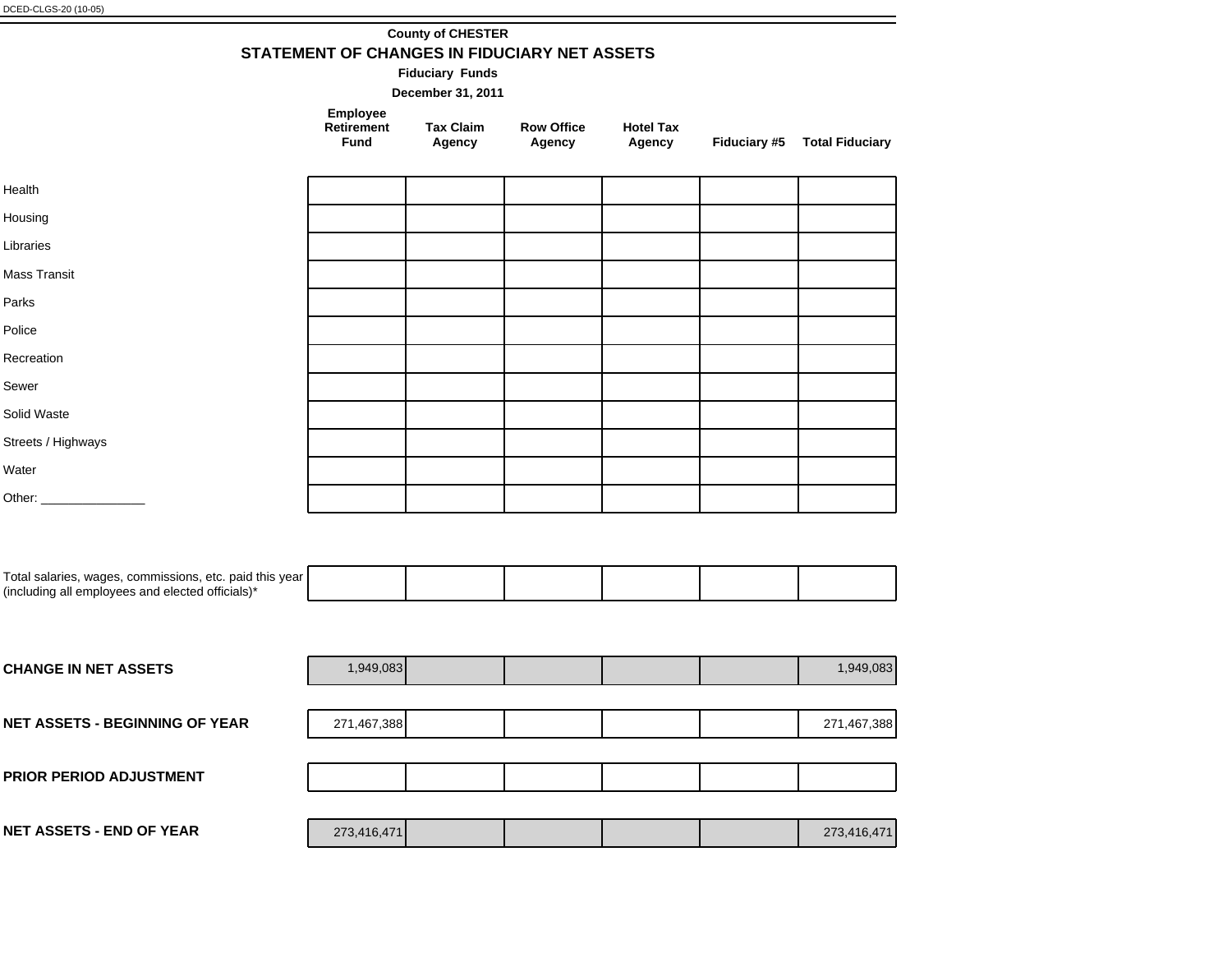#### **County of CHESTER**

**December 31, 2011**

#### **DEBT STATEMENT**

#### **28757 NUTSTANDING BONDS AND NOTES**

Listed below are all currently outstanding bond and note issues according to our files, excluding bond issues redeemed or refunded and defeased. Please show the principal payments and make any other necessary corrections and additions.

| <b>Purpose</b>                                       | Bond (B)<br>Capital Lease (C)<br>Lease Rental (L)<br>Note (N) | <b>Issue Year</b><br>(уууу) | <b>Maturity</b><br>Year<br>(yyyy) | Original<br>Amount of<br><b>Issue</b> | Outstanding<br><b>Beginning of</b><br>Year (1) | <b>Principal</b><br><b>Incurred</b><br><b>This Year</b> | <b>Principal</b><br><b>Paid This</b><br>Year | <b>Current Year</b><br><b>Accretion on</b><br><b>Compound Interest</b><br><b>Bonds</b> | Outstanding at<br>Year End (1) | Plus (less)<br><b>Unamortized</b><br>Premium<br>(Discount) | <b>Total</b><br><b>Balance</b> |
|------------------------------------------------------|---------------------------------------------------------------|-----------------------------|-----------------------------------|---------------------------------------|------------------------------------------------|---------------------------------------------------------|----------------------------------------------|----------------------------------------------------------------------------------------|--------------------------------|------------------------------------------------------------|--------------------------------|
| <b>General Obligation Bonds and Notes</b>            |                                                               |                             |                                   |                                       |                                                |                                                         |                                              |                                                                                        |                                |                                                            |                                |
| To refund 2001 and 2002 notes                        | Bond                                                          | 2005                        | 2024                              | 84,685,000                            | 1,565,000                                      | $\Omega$                                                | 5,000                                        | $\Omega$                                                                               | 1,560,000                      | 54,944                                                     | 1,614,944                      |
| To advance refund portions of 1998 and<br>2001 bonds | Bond                                                          | 2005                        | 2022                              | 44,750,000                            | 41,450,000                                     | $\Omega$                                                | 1,660,000                                    | $\Omega$                                                                               | 39,790,000                     | 2,148,653                                                  | 41,938,653                     |
| To advance refund portions of 2003 and<br>2005 bonds | Bond                                                          | 2006                        | 2024                              | 86,725,000                            | 86,135,000                                     | $\Omega$                                                | 5,000                                        | $\Omega$                                                                               | 86,130,000                     | 807,034                                                    | 86,937,034                     |
| Refund 2005 note series A and B                      | Bond                                                          | 2007                        | 2027                              | 63,445,000                            | 46,685,000                                     | $\Omega$                                                | $\Omega$                                     | $\Omega$                                                                               | 46,685,000                     | 1,652,437                                                  | 48,337,437                     |
| Refund 1999 bonds                                    | Bond                                                          | 2008                        | 2016                              | 20,155,000                            | 14,650,000                                     | $\Omega$                                                | 2,245,000                                    | $\Omega$                                                                               | 12,405,000                     | 201,060                                                    | 12,606,060                     |
| Refund 2001,2003,2004,2007bonds<br>2007A,B,C,D notes | Bond                                                          | 2009                        |                                   | 2029 118,080,000                      | 105,835,000                                    | $\Omega$                                                | 5,000                                        | $\Omega$                                                                               | 105,830,000                    | 1,936,592                                                  | 107,766,592                    |
| Refund 2003,2004,2005 bonds                          | Bond                                                          | 2009                        | 2022                              | 25,265,000                            | 25,260,000                                     | $\Omega$                                                | 5,000                                        |                                                                                        | 25,255,000                     | 1,273,618                                                  | 26,528,618                     |
| To fund open space, AgPres, Const.                   | Bond                                                          | 2009                        | 2032                              | 40,915,000                            | 40,915,000                                     | $\Omega$                                                | $\Omega$                                     |                                                                                        | 40,915,000                     |                                                            | 40,915,000                     |
| To refund 2006 note                                  | Bond                                                          | 2009                        | 2029                              | 55,960,000                            | 55,960,000                                     | $\Omega$                                                | 5,000                                        |                                                                                        | 55,955,000                     | 5,476,540                                                  | 61,431,540                     |
| To advance refund 2007, 2009 bonds                   | Bond                                                          | 2010                        | 2025                              | 29,425,000                            | 29,425,000                                     | $\Omega$                                                | 5,000                                        |                                                                                        | 29,420,000                     | 571,117                                                    | 29,991,117                     |
| To refund 2001 bonds                                 | Bond                                                          | 2011                        | 2024                              | 8,935,000                             |                                                | 8,935,000                                               | $\Omega$                                     |                                                                                        | 8,935,000                      | 1,922,953                                                  | 10,857,953                     |
| To fund 5 Year Capital Plan                          | Bond                                                          | 2011                        | 2033                              | 36,525,000                            |                                                | 36,525,000                                              | $\Omega$                                     |                                                                                        | 36,525,000                     | 3,882,619                                                  | 40,407,619                     |
| <b>Revenue Bonds and Notes</b>                       |                                                               |                             |                                   |                                       |                                                |                                                         |                                              |                                                                                        |                                |                                                            |                                |
|                                                      |                                                               |                             |                                   |                                       |                                                |                                                         |                                              |                                                                                        |                                |                                                            |                                |
| <b>Lease Rental Debt</b>                             |                                                               |                             |                                   |                                       |                                                |                                                         |                                              |                                                                                        |                                |                                                            |                                |
| Computer leases                                      | <b>Captial Leases</b>                                         | 2009                        | 2011                              | 899,179                               | 299,726                                        |                                                         | 299,726                                      |                                                                                        | $\Omega$                       |                                                            | $\Omega$                       |
| Computer leases                                      | <b>Captial Leases</b>                                         | 2010                        | 2012                              | 1,006,955                             | 671,303                                        |                                                         | 335,652                                      |                                                                                        | 335,651                        |                                                            | 335,651                        |
|                                                      |                                                               |                             |                                   |                                       |                                                |                                                         |                                              |                                                                                        |                                |                                                            |                                |
| Other                                                |                                                               |                             |                                   |                                       |                                                |                                                         |                                              |                                                                                        |                                |                                                            |                                |
|                                                      |                                                               |                             |                                   |                                       |                                                |                                                         |                                              |                                                                                        |                                |                                                            |                                |

(1) - excludes unamortized premium/discount **Total bonds and notes outstanding** 509,668,218

**Capitalized lease obligations** 0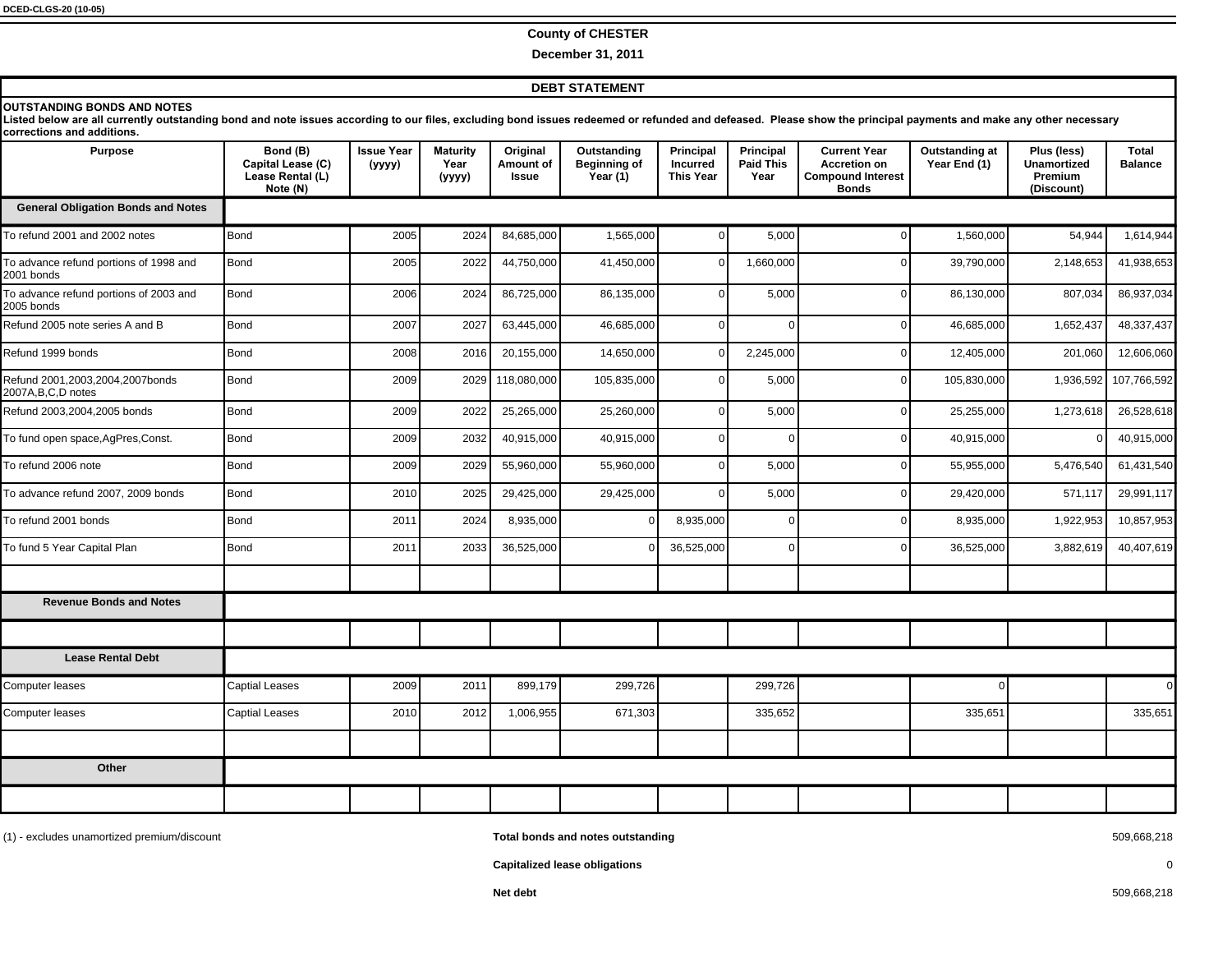#### **County of CHESTER STATEMENT OF CAPITAL EXPENDITURES**

|                                              | <b>Capital Purchases</b> | <b>Capital Construction</b> | <b>Total</b> |
|----------------------------------------------|--------------------------|-----------------------------|--------------|
| <b>GOVERNMENTAL-TYPE ACTIVITY:</b>           |                          |                             |              |
| General Government - administrative          | 4,529,843                | 2,507,941                   | 7,037,784    |
| General Government - judicial                | 1,718,701                | 52,948                      | 1,771,649    |
| Public safety                                |                          |                             |              |
| Police                                       |                          |                             |              |
| Fire                                         |                          |                             |              |
| Corrections                                  | 205,482                  | 39,952                      | 245,434      |
| Emergency services                           | 1,792,649                | 3,321,505                   | 5,114,154    |
|                                              |                          |                             |              |
| Public works                                 |                          |                             |              |
| Highways and streets                         |                          |                             |              |
| Sanitation                                   |                          |                             |              |
| Other: Bridges                               | 97,073                   | 1,682,551                   | 1,779,624    |
|                                              |                          |                             |              |
| Health and welfare                           | 1,027,550                |                             | 1,027,550    |
| Culture - recreation                         | 272,543                  | 1,175,050                   | 1,447,593    |
| Conservation                                 | 789,249                  |                             | 789,249      |
| Community/urban redevelopment & housing      |                          |                             |              |
| Economic development and assistance          |                          |                             |              |
| Economic Opportunity                         |                          |                             |              |
| Legislative (Governing) Body                 |                          |                             |              |
| Executive (Manager or Mayor)                 |                          |                             |              |
| Auditing Services / Financial Administration |                          |                             |              |
| <b>Tax Collection</b>                        |                          |                             |              |
| Solicitor / Legal Services                   |                          |                             |              |
| Secretary / Clerk                            |                          |                             |              |
| Other General Government Administration      |                          |                             |              |
| IT-Networking Services-Data Processing       |                          |                             |              |
| <b>Engineering Services</b>                  |                          |                             |              |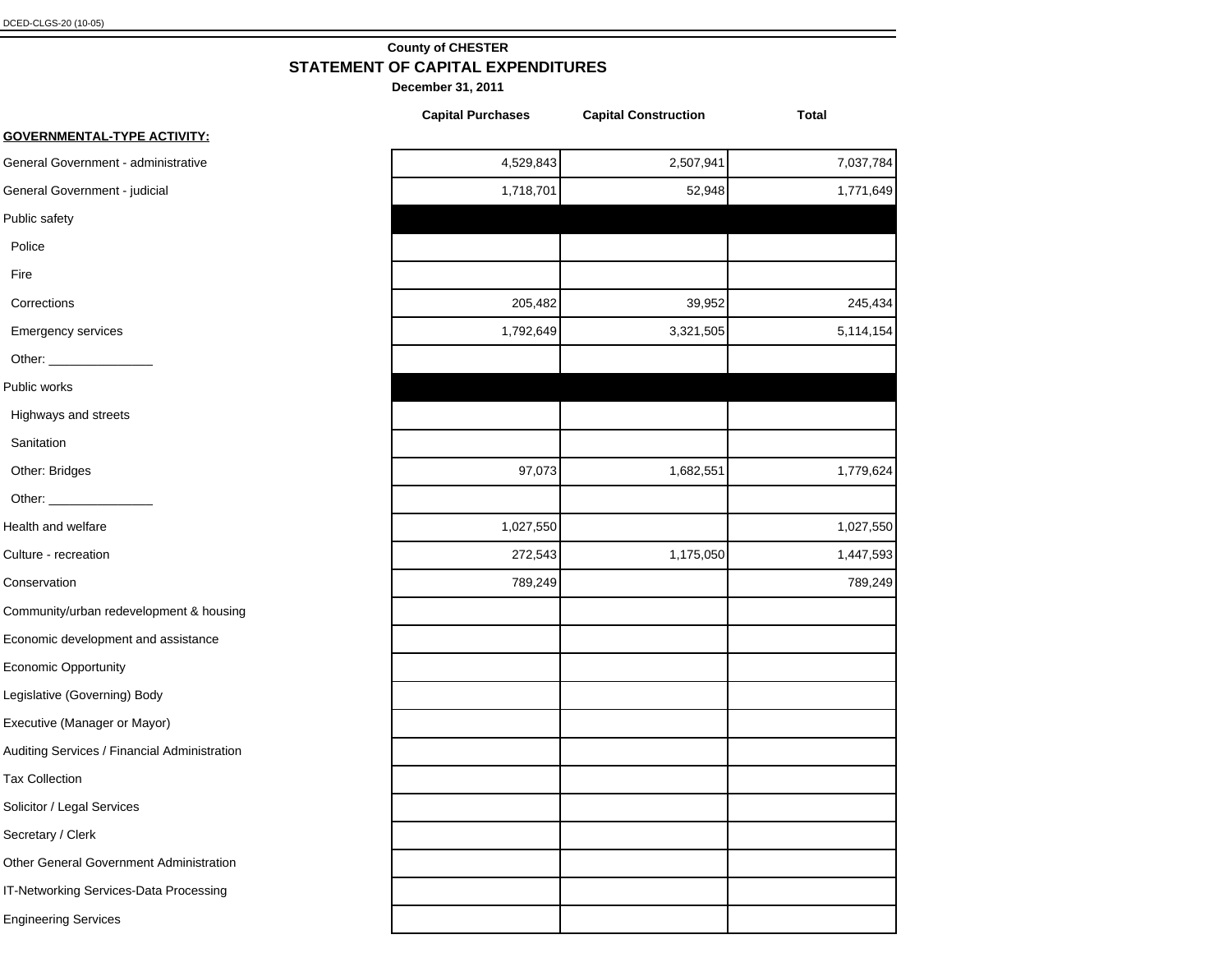### **County of CHESTER STATEMENT OF CAPITAL EXPENDITURES**

**December 31, 2011**

|                                        | <b>Capital Purchases</b> | <b>Capital Construction</b> | Total |
|----------------------------------------|--------------------------|-----------------------------|-------|
| <b>GOVERNMENTAL-TYPE ACTIVITY:</b>     |                          |                             |       |
| General Government Buildings and Plant |                          |                             |       |

#### **BUSINESS-TYPE ACTIVITY:**

| Pocopson                                                                                                                                                                                                                       | 805,480 | 258,771 | 1,064,251 |
|--------------------------------------------------------------------------------------------------------------------------------------------------------------------------------------------------------------------------------|---------|---------|-----------|
| <b>Internal Service Funds</b>                                                                                                                                                                                                  |         |         |           |
| Major Bus. Type 3                                                                                                                                                                                                              |         |         |           |
| Major Bus. Type 4                                                                                                                                                                                                              |         |         |           |
| Major Bus. Type 5                                                                                                                                                                                                              |         |         |           |
| Other Business Type                                                                                                                                                                                                            |         |         |           |
| Airport (if not listed above)                                                                                                                                                                                                  |         |         |           |
| Parking facility (if not listed above)                                                                                                                                                                                         |         |         |           |
| Transportation system (if not listed above)                                                                                                                                                                                    |         |         |           |
| Other: and the control of the control of the control of the control of the control of the control of the control of the control of the control of the control of the control of the control of the control of the control of t |         |         |           |

| Police                                         |  |  |
|------------------------------------------------|--|--|
| Fire                                           |  |  |
| Ambulance / Rescue                             |  |  |
| <b>UCC and Code Enforcement</b>                |  |  |
| Planning and Zoning                            |  |  |
| <b>Emergency Management and Communications</b> |  |  |
| Militia and Armories                           |  |  |
| <b>Examination of Licensed Occupations</b>     |  |  |
| Public Scales (weights and measures)           |  |  |
| Other Public Safety                            |  |  |

|  | <b>Health and Human Services</b> |  |  |  |
|--|----------------------------------|--|--|--|
|--|----------------------------------|--|--|--|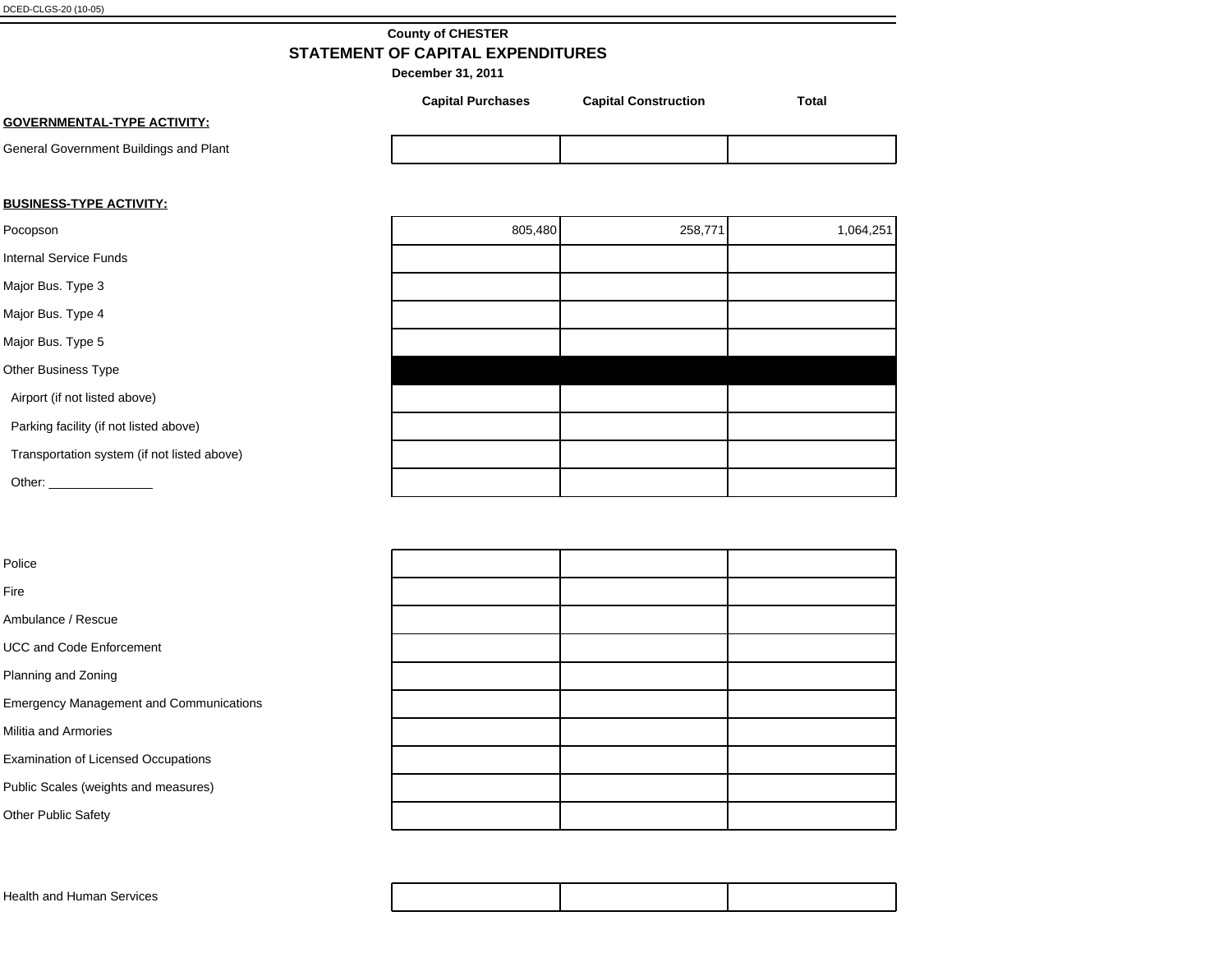## **County of CHESTER STATEMENT OF CAPITAL EXPENDITURES**

**December 31, 2011**

Recycling Collection and Disposal

Solid Waste Collection and Disposal (garbage)

Weed Control

Wastewater / Sewage Treatment and Collection

**Capital Purchases Capital Construction Total**

| <b>General Services - Administration</b>     |  |  |
|----------------------------------------------|--|--|
| <b>Cleaning of Streets and Gutters</b>       |  |  |
| Winter Maintenance - Snow Removal            |  |  |
| <b>Traffic Control Devices</b>               |  |  |
| <b>Street Lighting</b>                       |  |  |
| Sidewalks and Crosswalks                     |  |  |
| <b>Storm Sewers and Drains</b>               |  |  |
| Repairs of Tools and Machinery               |  |  |
| Maintenance and Repairs of Roads and Bridges |  |  |
| Highway Construction and Rebuilding Projects |  |  |

| Control  |  |  |
|----------|--|--|
|          |  |  |
|          |  |  |
| erminals |  |  |
|          |  |  |

Airports

**Cemeteries** 

Electric System

Gas System

Markets

Parking

Storm Water and Flood

Transit System

Water System

Water Transport and Ter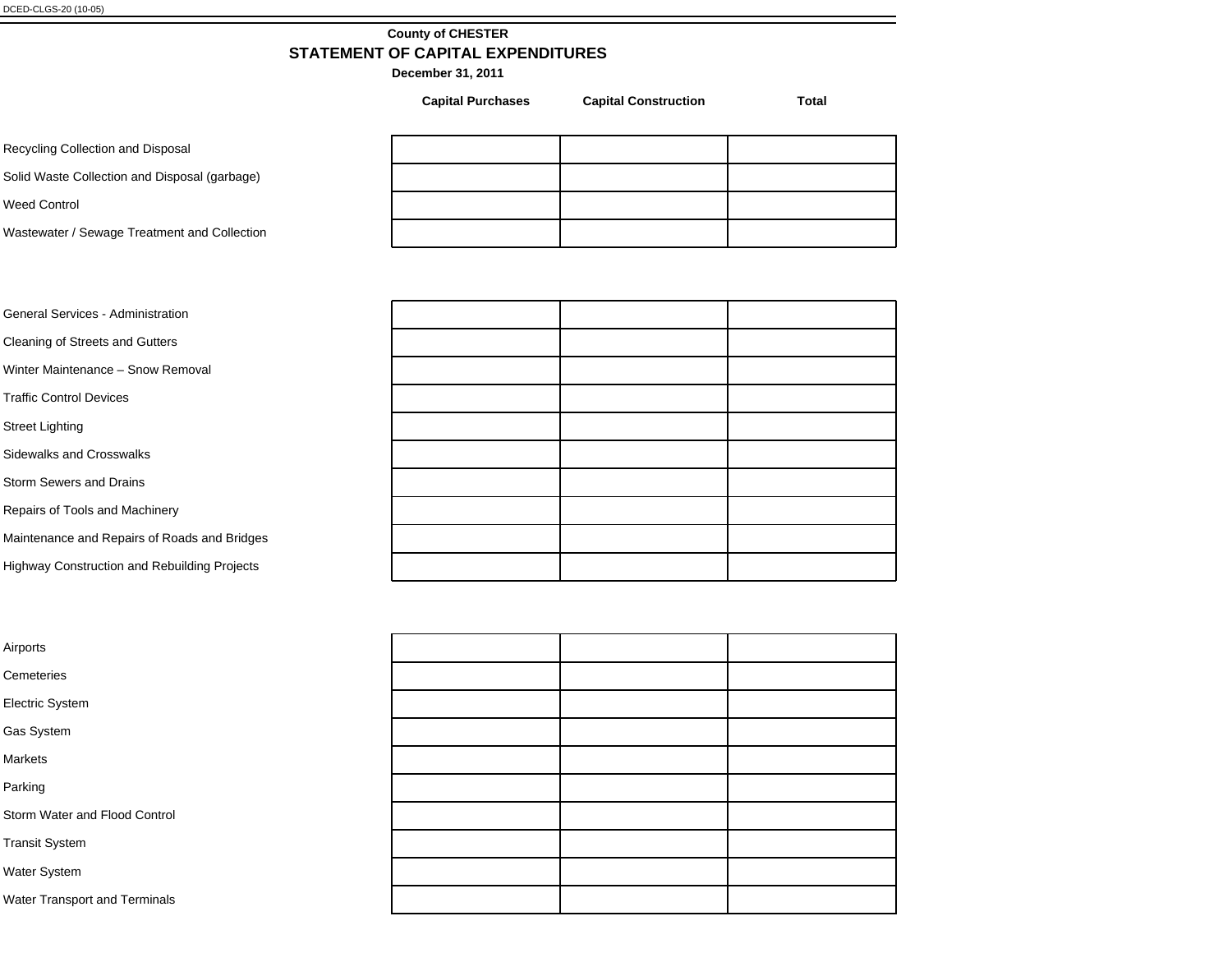## **County of CHESTER STATEMENT OF CAPITAL EXPENDITURES**

**December 31, 2011**

|                                          | <b>Capital Purchases</b> | <b>Capital Construction</b> | <b>Total</b> |
|------------------------------------------|--------------------------|-----------------------------|--------------|
|                                          |                          |                             |              |
| <b>Culture-Recreation Administration</b> |                          |                             |              |
| Participant Recreation                   |                          |                             |              |
| Spectator Recreation                     |                          |                             |              |
| Parks                                    |                          |                             |              |
| <b>Shade Trees</b>                       |                          |                             |              |
| Libraries                                |                          |                             |              |
| Civil and Military Celebrations          |                          |                             |              |
| Senior Citizens' Centers                 |                          |                             |              |
| All Other Culture and Recreation         |                          |                             |              |
|                                          |                          |                             |              |
|                                          |                          |                             |              |

| Debt Principal (short-term and long-term) |  |  |
|-------------------------------------------|--|--|
| Debt Interest (short-term and long-term)  |  |  |
| <b>Fiscal Agent Fees</b>                  |  |  |

| Employer Paid Withholding Taxes and Unemployment Compensation |  |  |
|---------------------------------------------------------------|--|--|
| Judgments and Losses                                          |  |  |
| Pension / Retirement Fund Contributions                       |  |  |
| <b>Worker Compensation Insurance</b>                          |  |  |
| Other Group Insurance Benefits                                |  |  |

Insurance, Casualty, and Surety

Fiduciary Fund Benefits and Refunds Paid

All Other Unclassified Expenditures

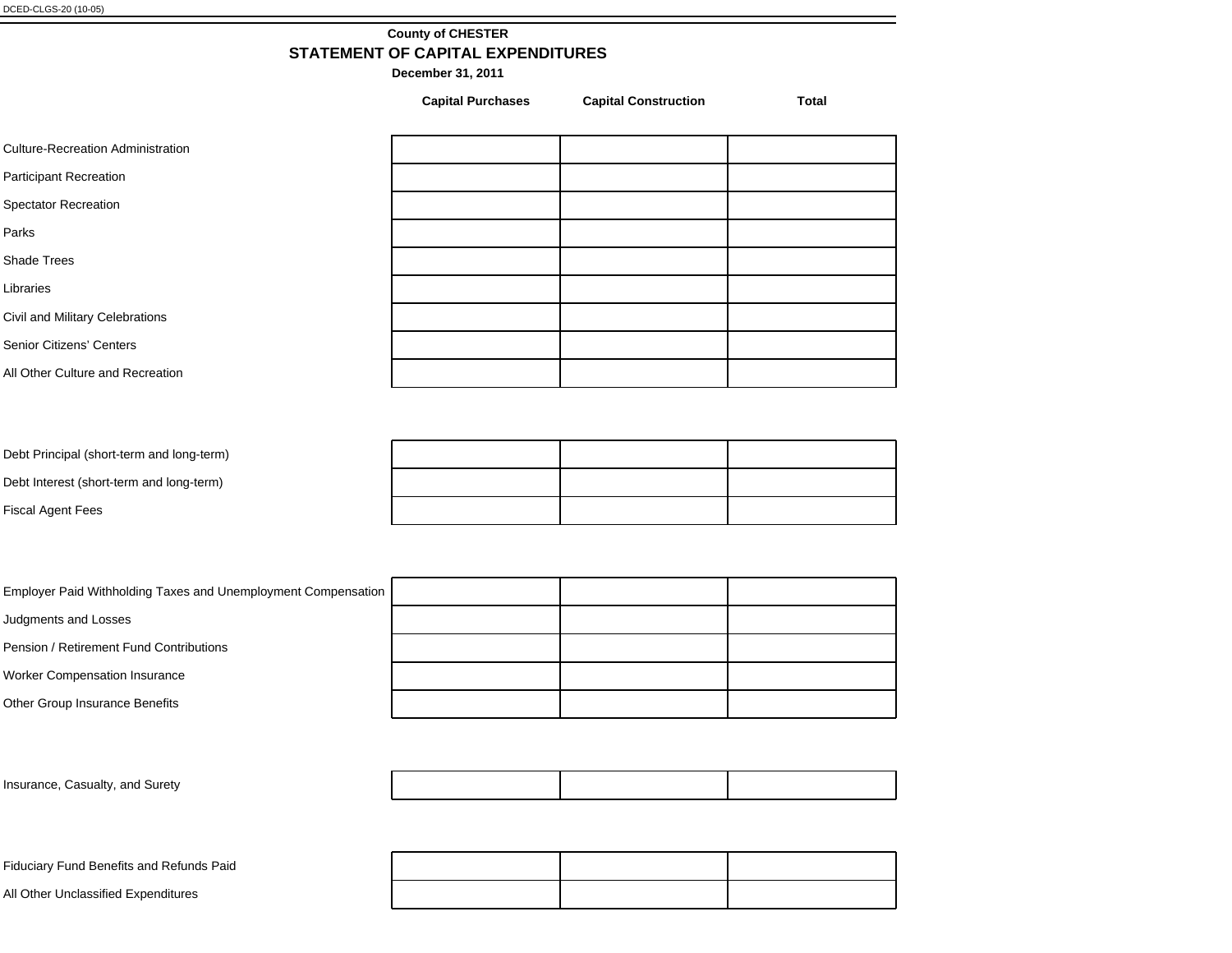| <b>County of CHESTER</b>                 |  |
|------------------------------------------|--|
| <b>STATEMENT OF CAPITAL EXPENDITURES</b> |  |

**December 31, 2011**

|                                      | <b>Capital Purchases</b> | <b>Capital Construction</b> | <b>Total</b> |
|--------------------------------------|--------------------------|-----------------------------|--------------|
| Refund of Prior Year Revenues        |                          |                             |              |
| <b>Interfund Operating Transfers</b> |                          |                             |              |
| All Other Financing Uses             |                          |                             |              |
| <b>TOTAL CAPITAL EXPENDITURES</b>    | 11,238,570               | 9,038,718                   | 20,277,288   |

### **EMPLOYEE COMPENSATION**

| Total salaries, wages, commissions, etc. paid this year (including all employees and elected officials) |  | 117.725.726 |
|---------------------------------------------------------------------------------------------------------|--|-------------|
|                                                                                                         |  |             |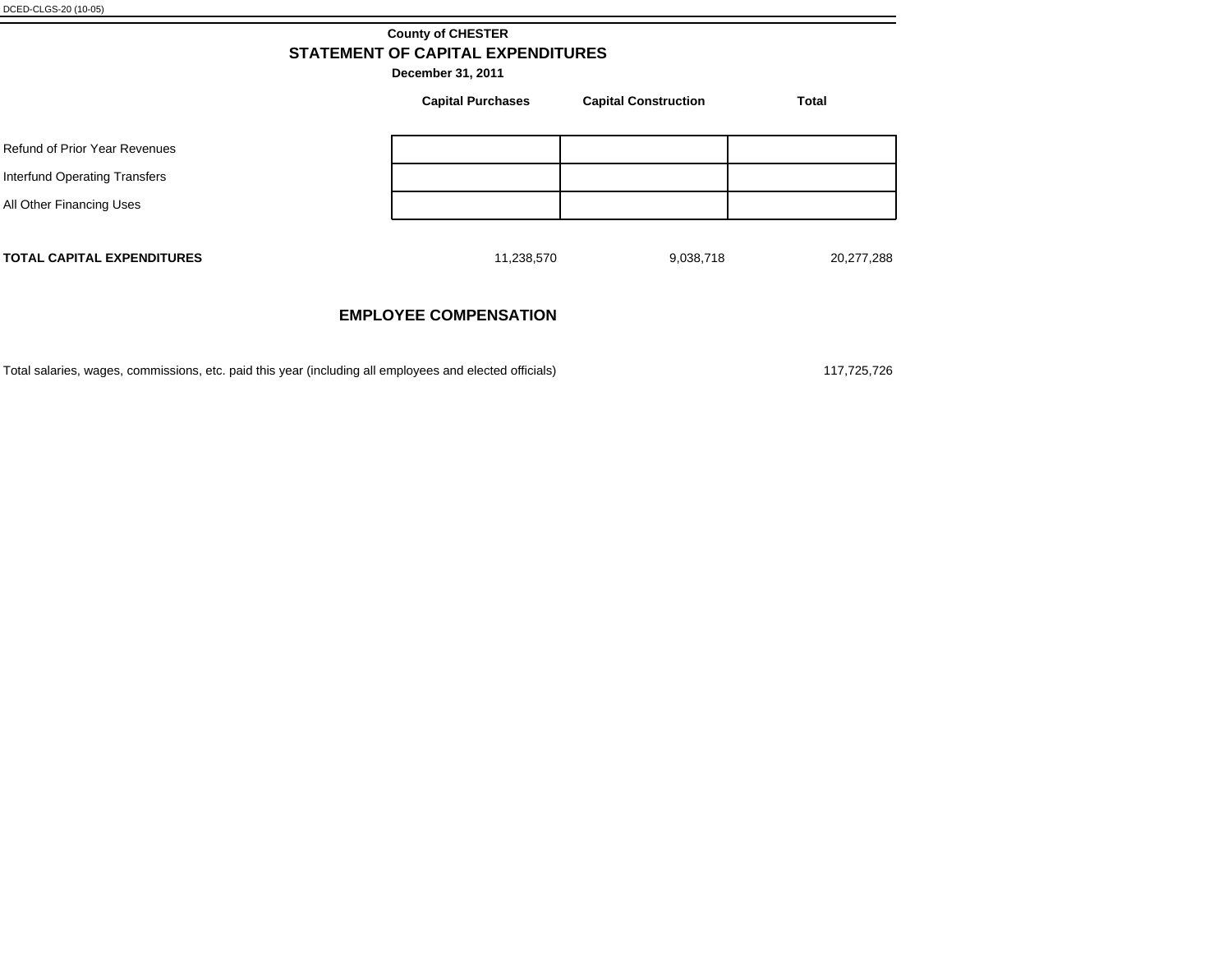#### **ELECTED CONTROLLER'S/AUDITOR'S CERTIFIED OPINION**

To the: Governing Body of the County

President Judge of the Court of Common Pleas

Secretary of the Department of Community & Economic Development

I/We<sup>\*</sup>, the undersigned, the duly elected (or appointed replacement) and Acting Controller/Auditors\* of the County of CHESTER have audited, adjusted and settled the accounts of the County of CHESTER for the year ended December 31, 2011. My/Our\* audit, adjustment and settlement was made in accordance with Act 103 of 2002 rather than with U.S. generally accepted auditing standards

The County has prepared these financial statements on bases of accounting consistent with U.S. generally accepted accounting principles; consisting of the accrual basis for the government-wide, proprietary fund and fiduciary fund financial statements, and the modified accrual basis for the governmental fund financial statements.

Due to the absence of notes and other disclosures required by U.S. generally accepted accounting principles, these financial statements are not intended to be a complete presentation in accordance with U.S. generally accepted accounting principles.

In my/our\* opinion, these financial statements accurately reflect the results of operations and the financial position of the county of CHESTER for the year ended December 31, 2011

#### **SIGNATURE AND VERIFICATION**

Signed: Valentino DiGiorgio Controller

Subscribed and sworn to before me this 8 day of June, 2012.

Signed: \_\_\_\_\_\_\_\_\_\_\_\_\_\_\_\_\_\_\_\_\_\_\_\_\_\_\_\_\_\_\_\_\_\_\_\_\_\_\_\_\_\_\_\_\_\_\_\_\_\_\_\_\_\_

Witness (Controller)/Auditor (Auditors)

Counties are encouraged to have financial statement audits performed in accordance with U.S. generally accepted auditing standards or the standards applicable to financial audits contained in "Government Auditing Standards", issued by the Comptroller general of the United States. Controllers may submit opinions resulting from such audits in lieu of this page.

| SEAL |  |
|------|--|
|      |  |
|      |  |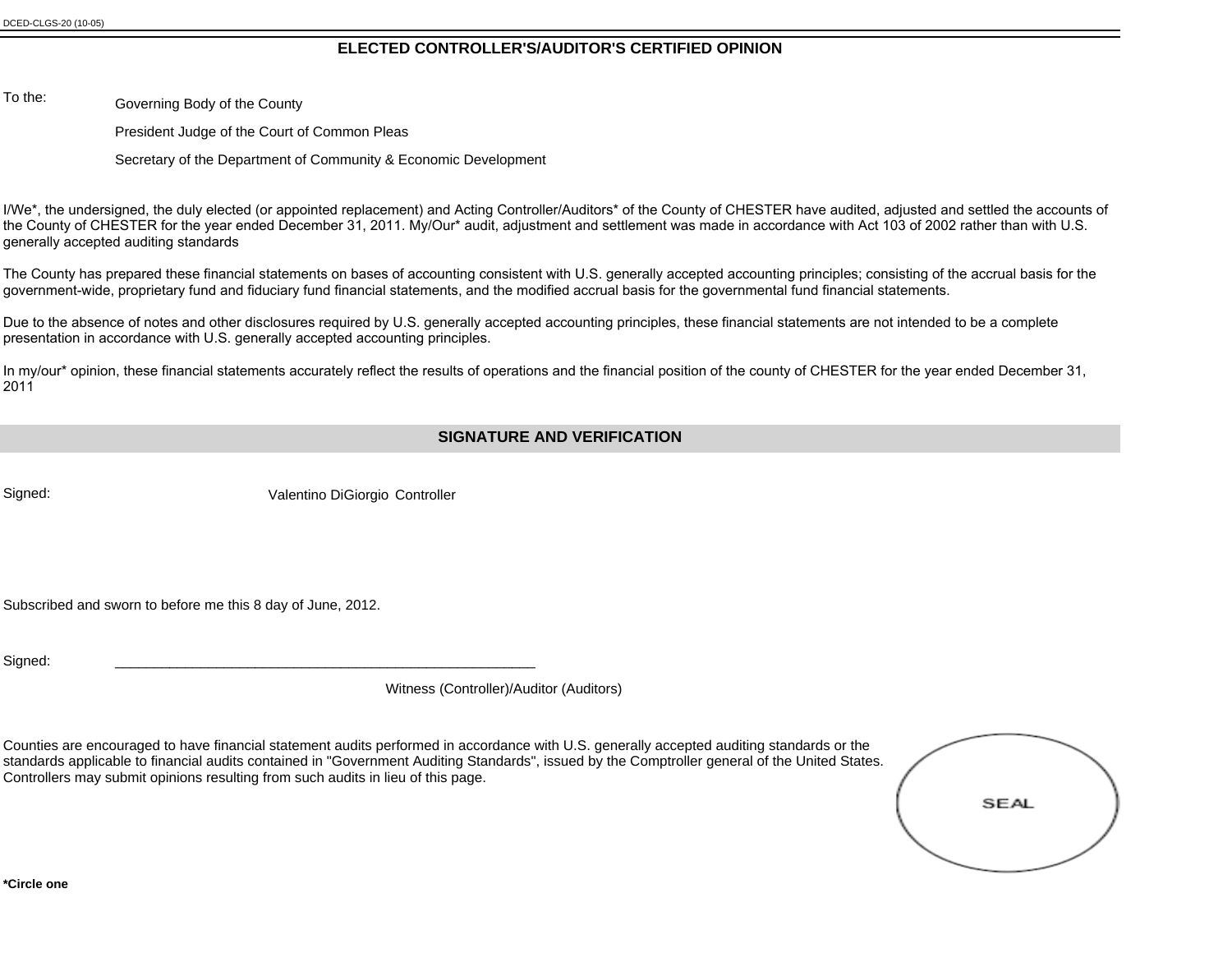**County of CHESTER December 31, 2011**

**NOTES / COMMENTS**